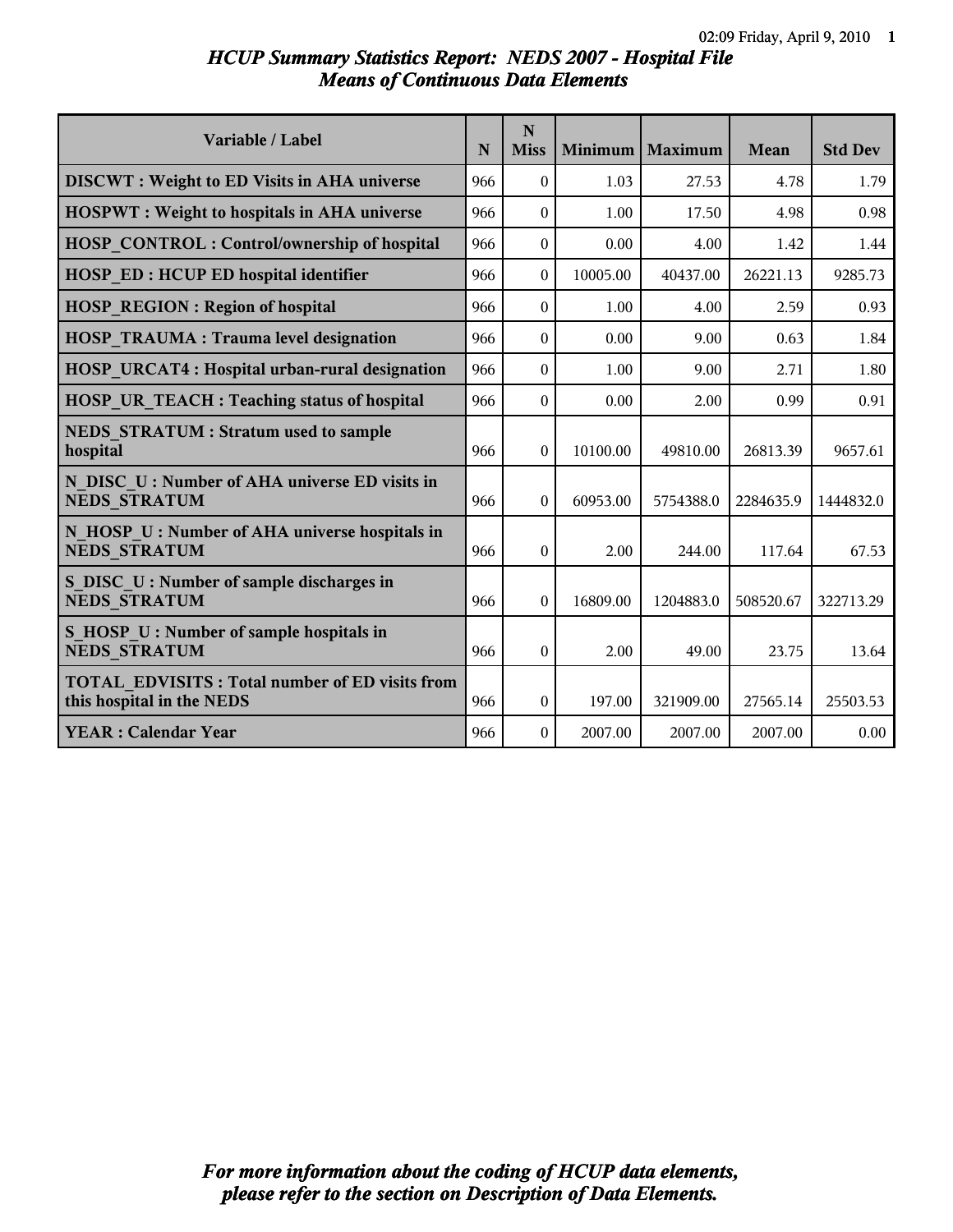# *HCUP Summary Statistics Report: NEDS 2007 - Hospital File Frequency Distribution for DISCWT*

|           | <b>DISCWT</b>   Frequency   Percent |        |
|-----------|-------------------------------------|--------|
| Non-blank | 966                                 | 100.00 |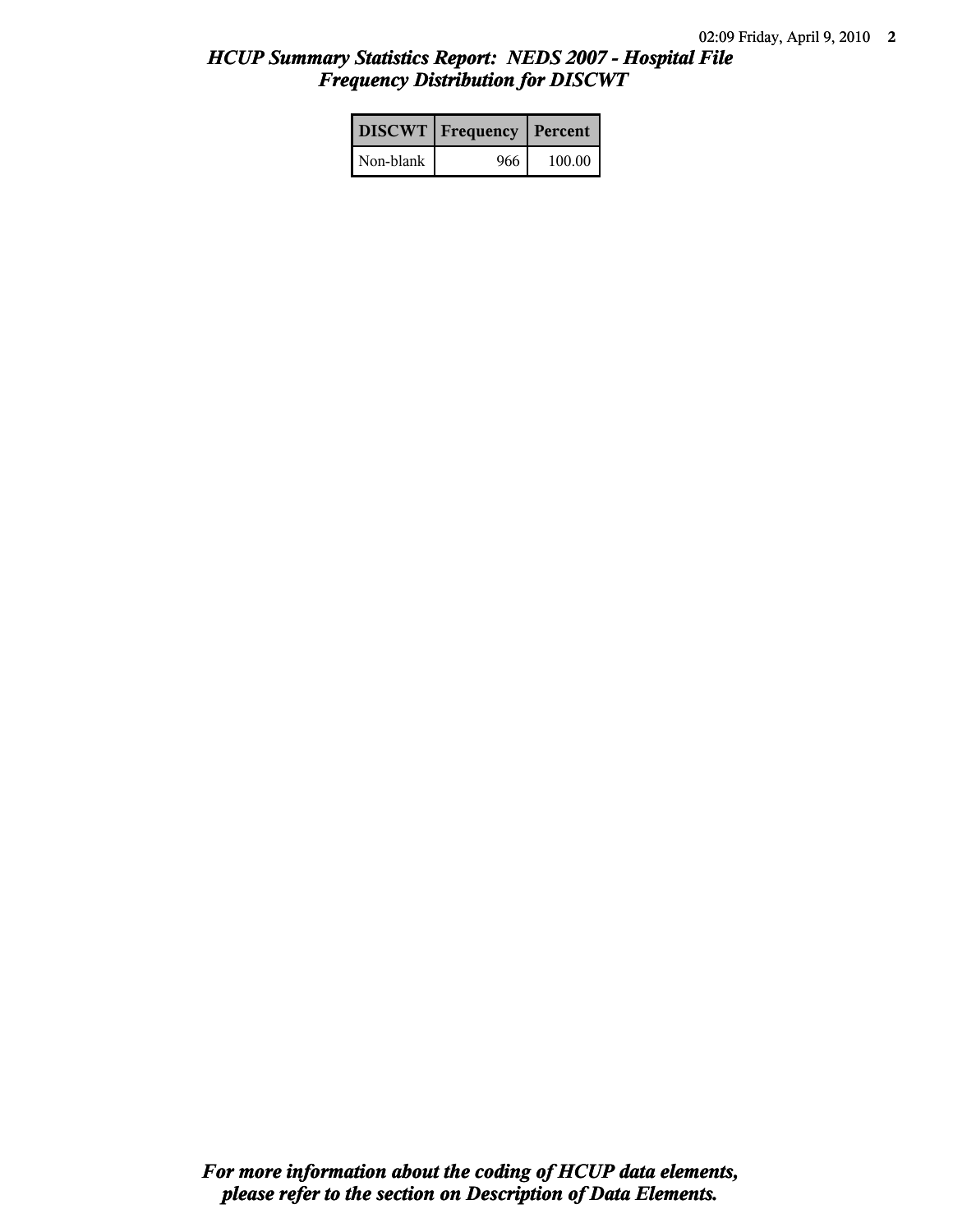# *HCUP Summary Statistics Report: NEDS 2007 - Hospital File Frequency Distribution for HOSPWT*

|           | <b>HOSPWT</b>   Frequency   Percent |        |
|-----------|-------------------------------------|--------|
| Non-blank | 966                                 | 100.00 |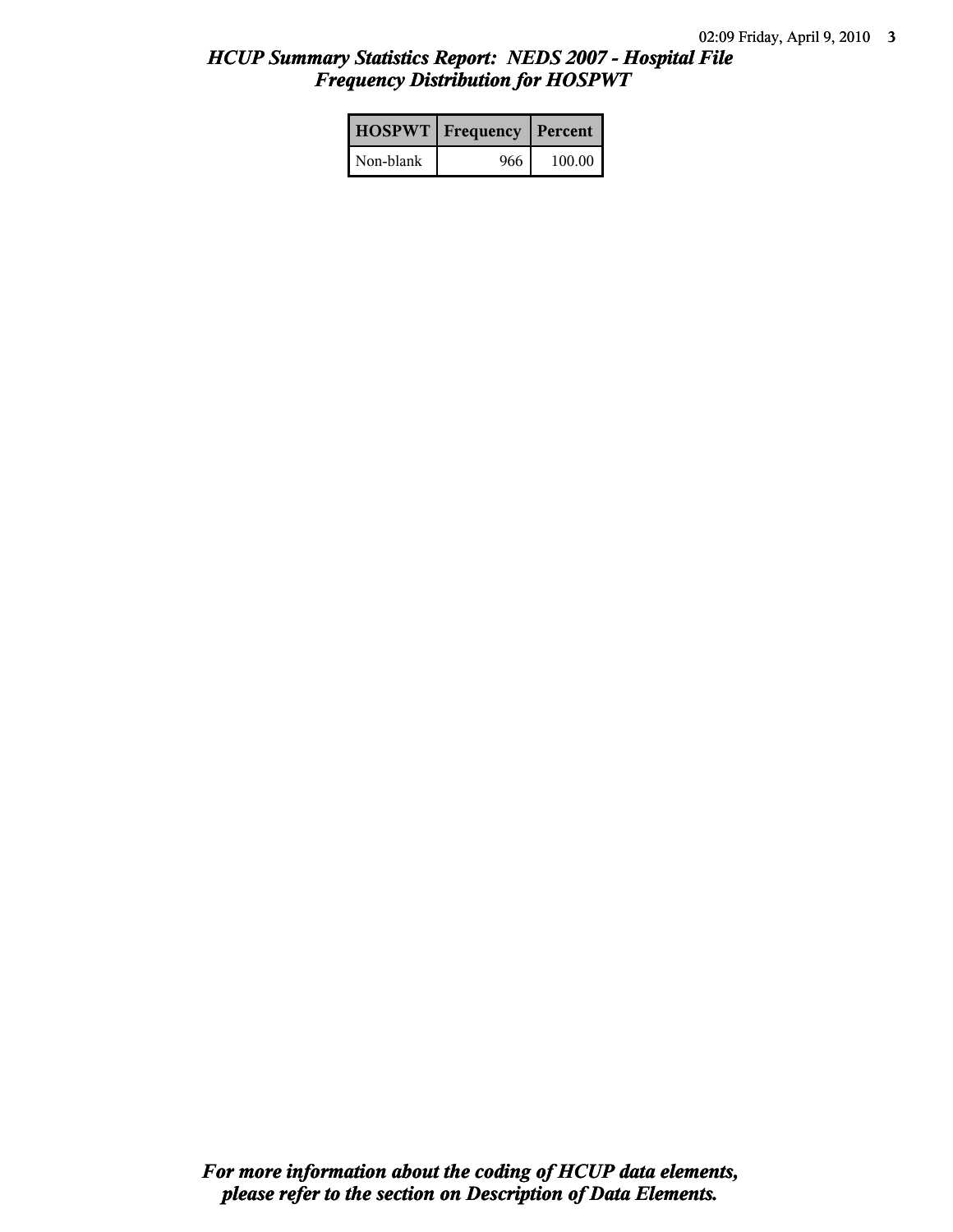# *HCUP Summary Statistics Report: NEDS 2007 - Hospital File Frequency Distribution for HOSP\_CONTROL*

| <b>HOSP CONTROL</b>                           | Frequency | Percent |
|-----------------------------------------------|-----------|---------|
| 0: Government or private (collapsed category) | 383       | 39.65   |
| 1: Government, non-federal (public)           | 172       | 17.81   |
| 2: Private, not-for-profit (voluntary)        | 160       | 16.56   |
| 3: Private, investor-owned (proprietary)      | 128       | 13.25   |
| 4: Private (collapsed category)               | 123       |         |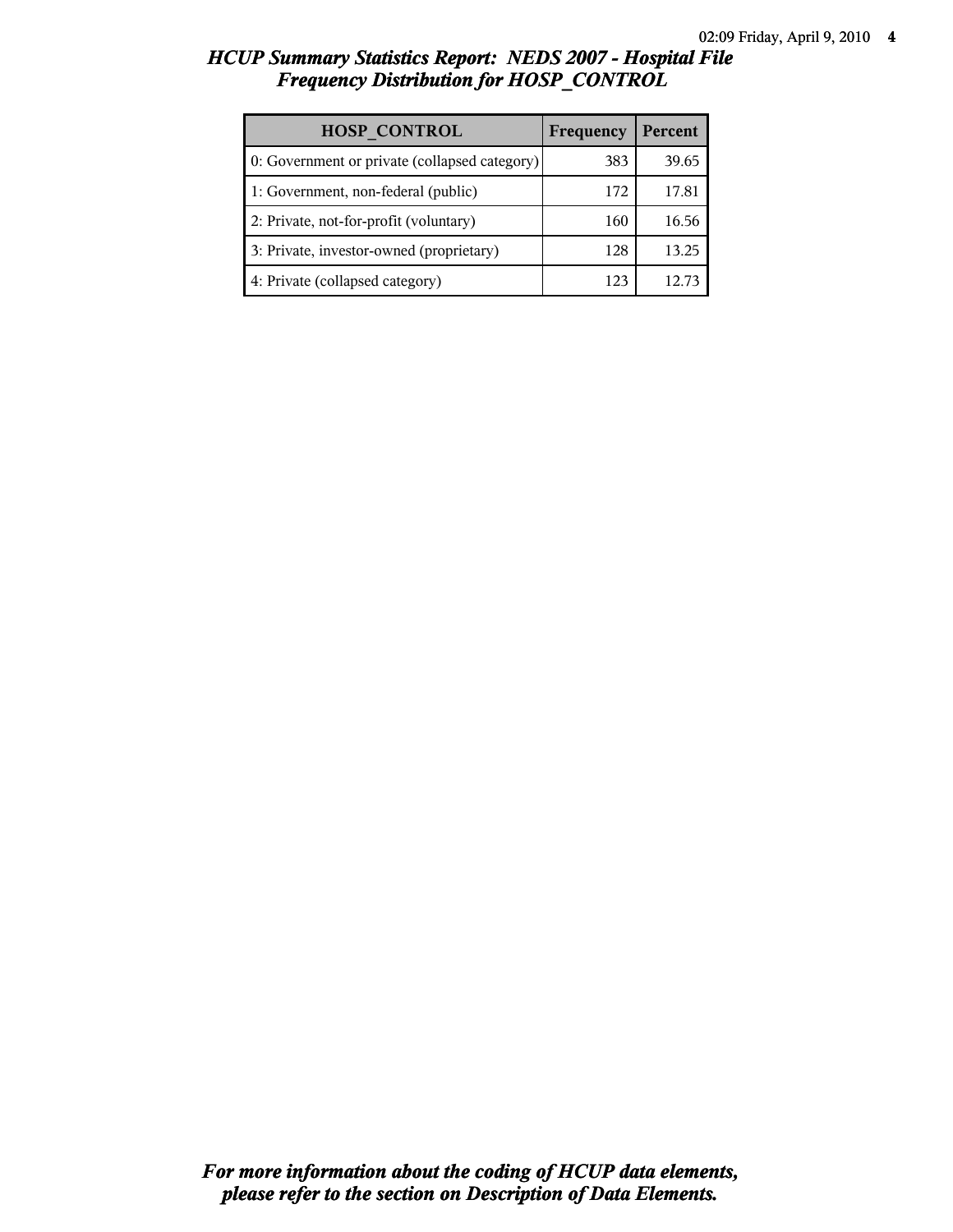# *HCUP Summary Statistics Report: NEDS 2007 - Hospital File Frequency Distribution for HOSP\_ED*

|           | <b>HOSP ED   Frequency   Percent  </b> |          |
|-----------|----------------------------------------|----------|
| Non-blank | 966                                    | $100.00$ |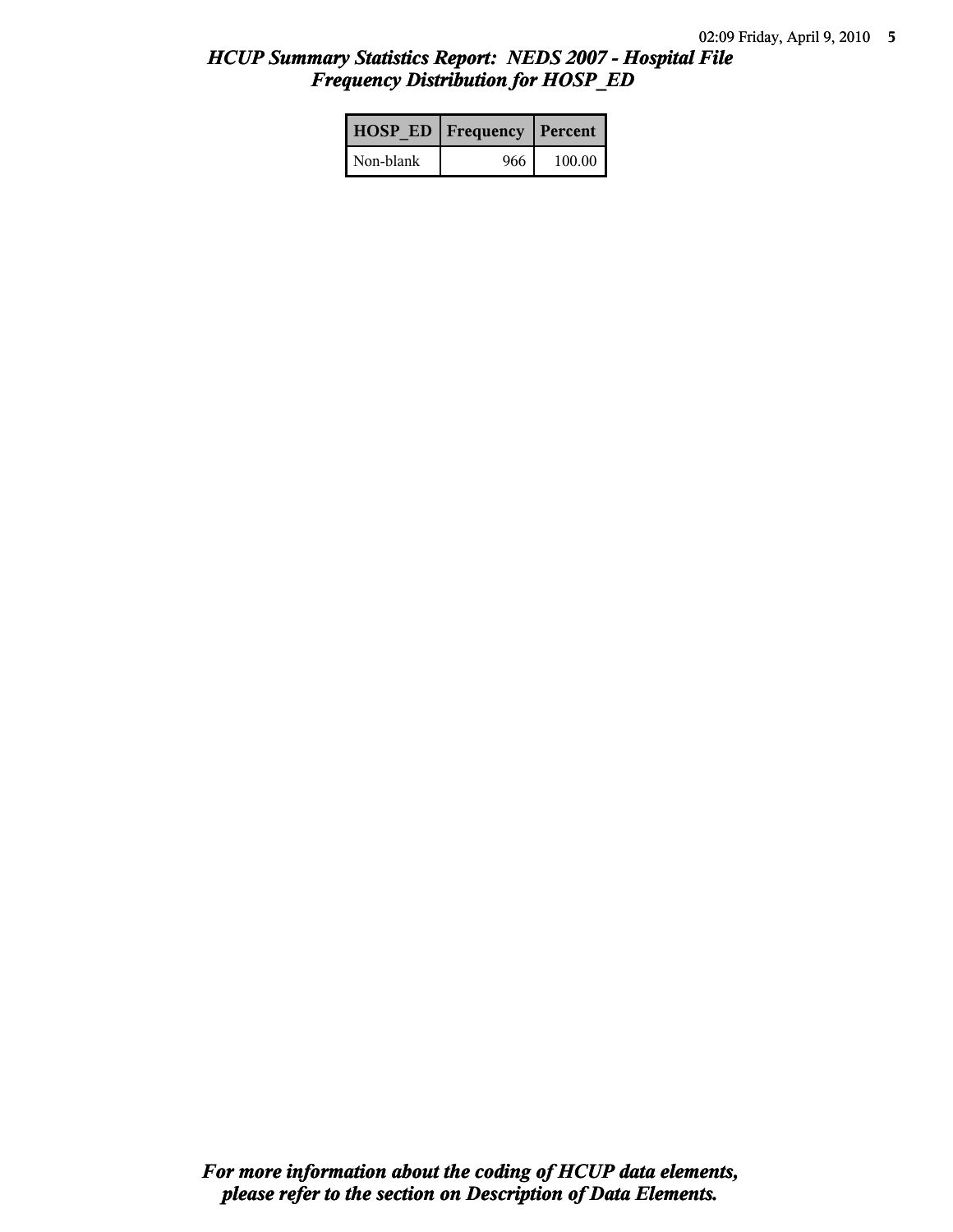|                                                                  | 02:09 |
|------------------------------------------------------------------|-------|
| <b>HCUP Summary Statistics Report: NEDS 2007 - Hospital File</b> |       |
| <b>Frequency Distribution for HOSP REGION</b>                    |       |

| <b>HOSP REGION</b> | Frequency | Percent |
|--------------------|-----------|---------|
| 1: Northeast       | 135       | 13.98   |
| 2: Midwest         | 293       | 30.33   |
| 3: South           | 371       | 38.41   |
| 4: West            | 167       | 17.29   |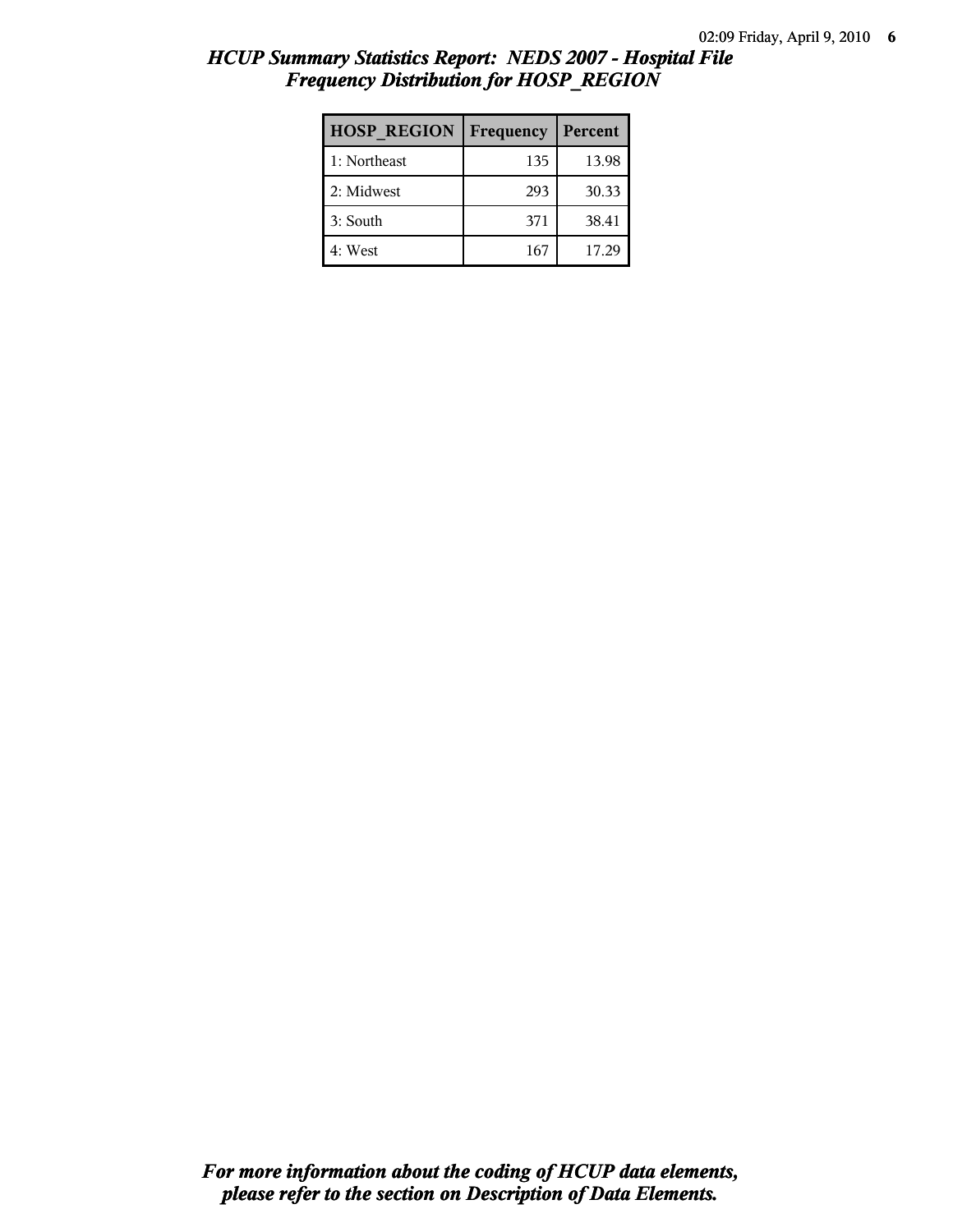| <b>HCUP Summary Statistics Report: NEDS 2007 - Hospital File</b> |  |  |  |
|------------------------------------------------------------------|--|--|--|
| <b>Frequency Distribution for HOSP TRAUMA</b>                    |  |  |  |
|                                                                  |  |  |  |

| <b>HOSP TRAUMA</b>               | Frequency | Percent |
|----------------------------------|-----------|---------|
| 0: Non-trauma center             | 804       | 83.23   |
| 1: Trauma center level 1         | 38        | 3.93    |
| 2: Trauma center level 2         | 30        | 3.11    |
| 3: Trauma center level 3         | 52        | 5.38    |
| 8: Trauma center level 1 or 2    | 23        | 2.38    |
| 9: Trauma center level 1, 2 or 3 | 19        | 1.97    |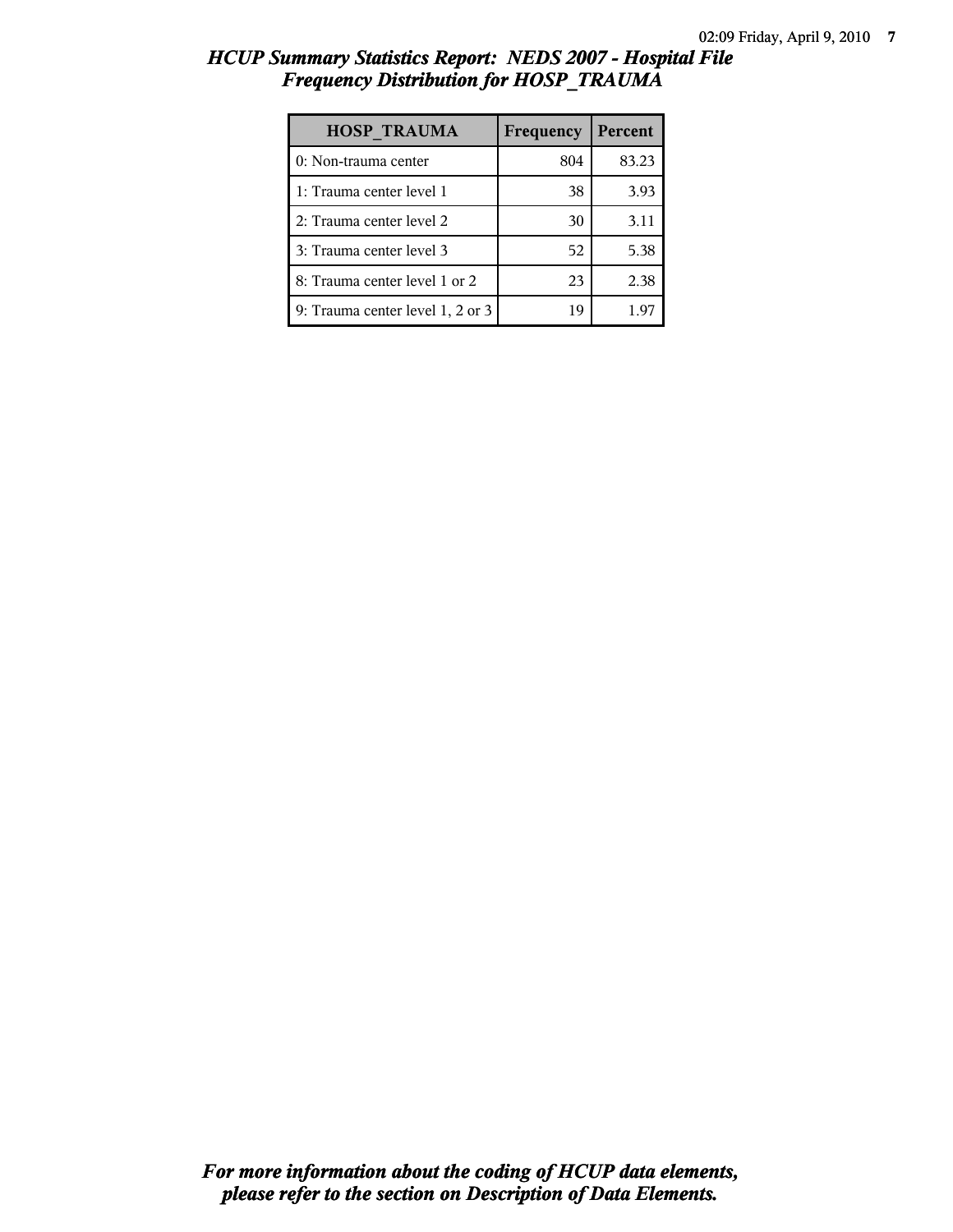# *HCUP Summary Statistics Report: NEDS 2007 - Hospital File Frequency Distribution for HOSP\_URCAT4*

| <b>HOSP URCAT4</b>                                             | Frequency | Percent |
|----------------------------------------------------------------|-----------|---------|
| 1: Large metropolitan areas with at least 1 million residents  | 295       | 30.54   |
| 2: Small metropolitan areas with less than 1 million residents | 226       | 23.40   |
| 3: Micropolitan areas                                          | 154       | 15.94   |
| 4: Not metropolitan or micropolitan                            | 232       | 24.02   |
| 8: Metropolitan areas (1 or 2)                                 | 50        | 5.18    |
| 9: Non metropolitan areas (3 or 4)                             | $\leq 10$ | * **    |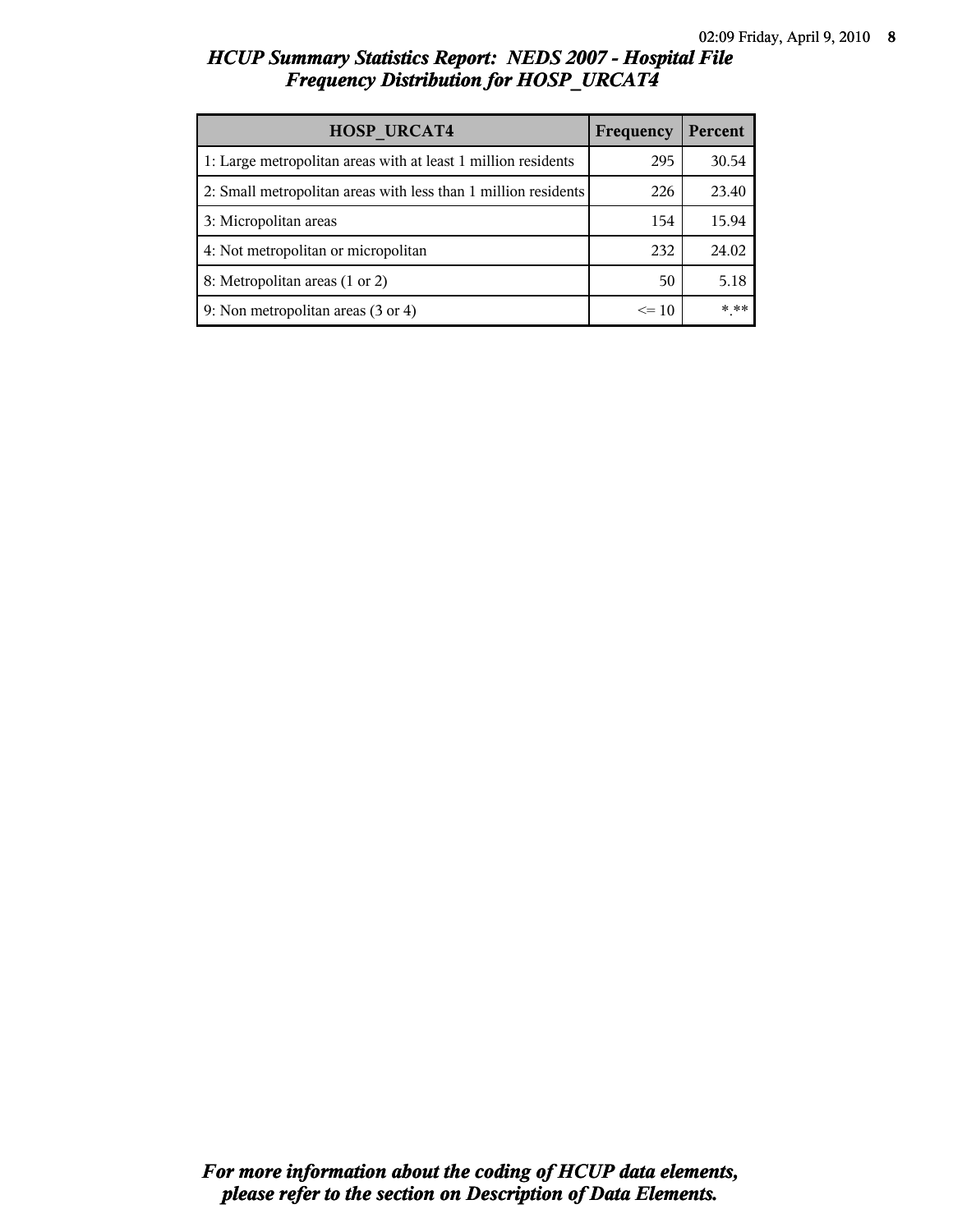# *HCUP Summary Statistics Report: NEDS 2007 - Hospital File Frequency Distribution for HOSP\_UR\_TEACH*

| <b>HOSP UR TEACH</b>        | Frequency | Percent |
|-----------------------------|-----------|---------|
| 0: Metropolitan nonteaching | 404       | 41.82   |
| 1: Metropolitan teaching    | 167       | 17.29   |
| 2: Non-metropolitan         | 395       | 40.89   |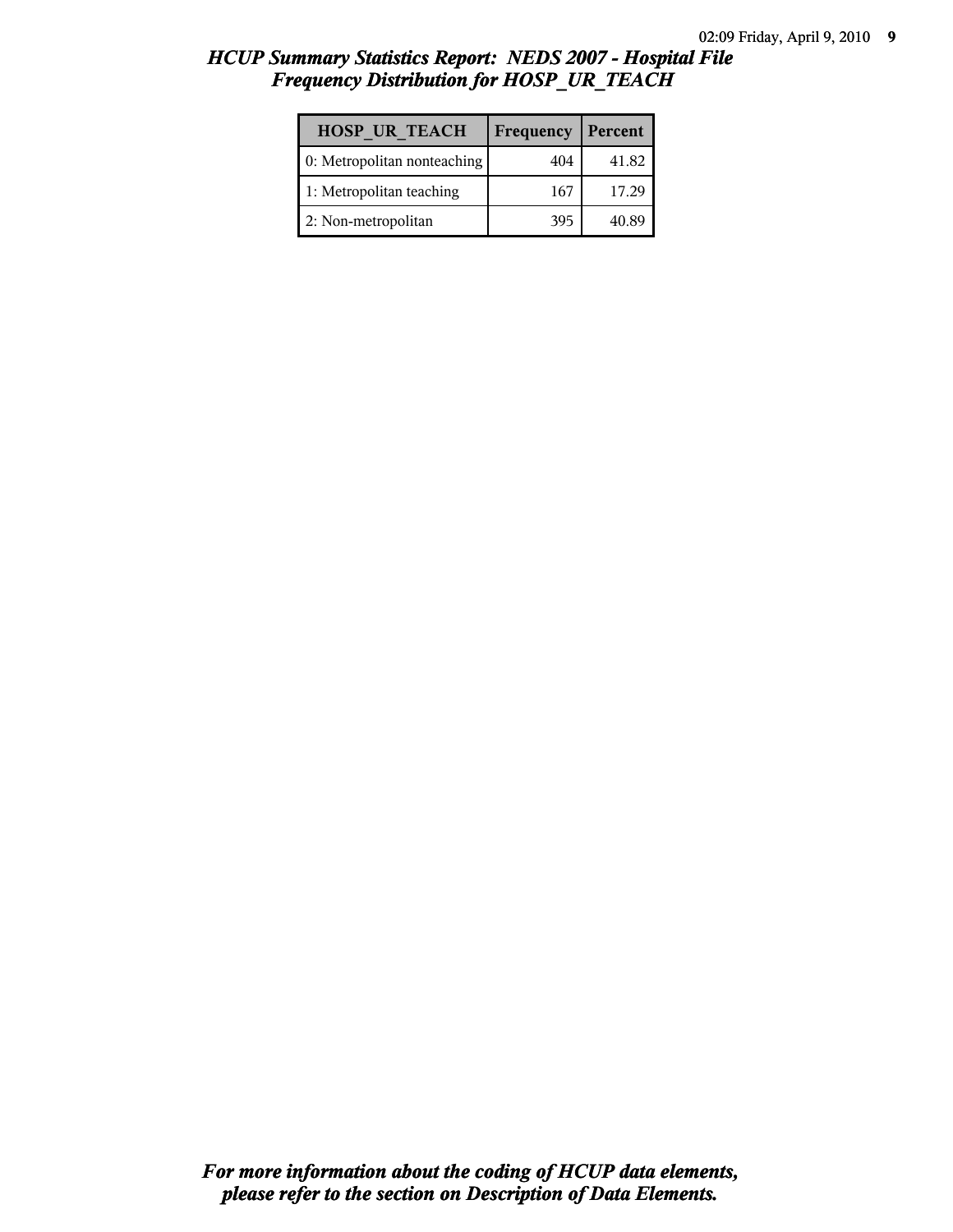# *HCUP Summary Statistics Report: NEDS 2007 - Hospital File Frequency Distribution for N\_DISC\_U*

|           | N DISC U   Frequency   Percent |          |
|-----------|--------------------------------|----------|
| Non-blank | 966                            | $100.00$ |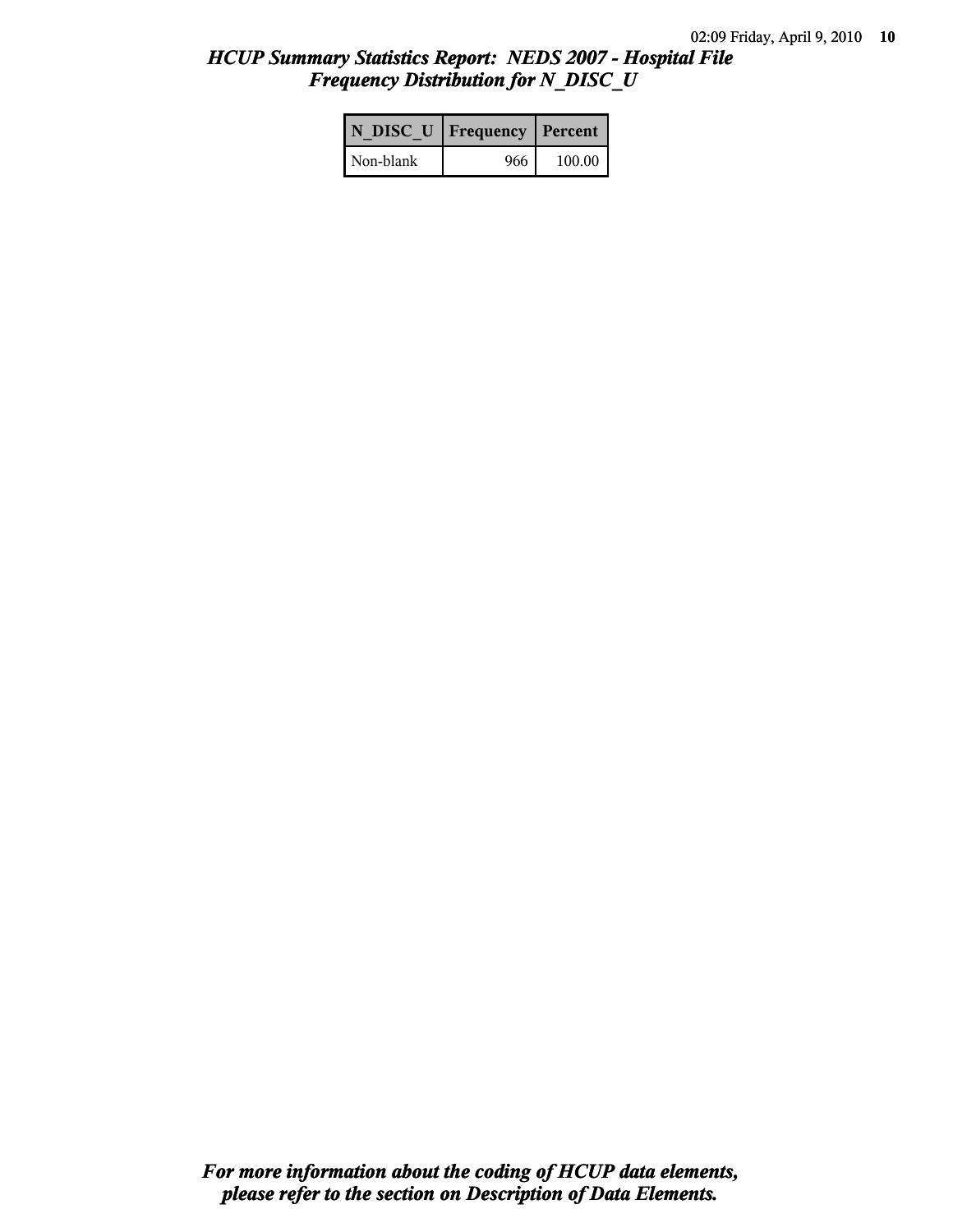# *HCUP Summary Statistics Report: NEDS 2007 - Hospital File Frequency Distribution for N\_HOSP\_U*

| N HOSP U   Frequency   Percent |     |        |
|--------------------------------|-----|--------|
| Non-blank                      | 966 | 100.00 |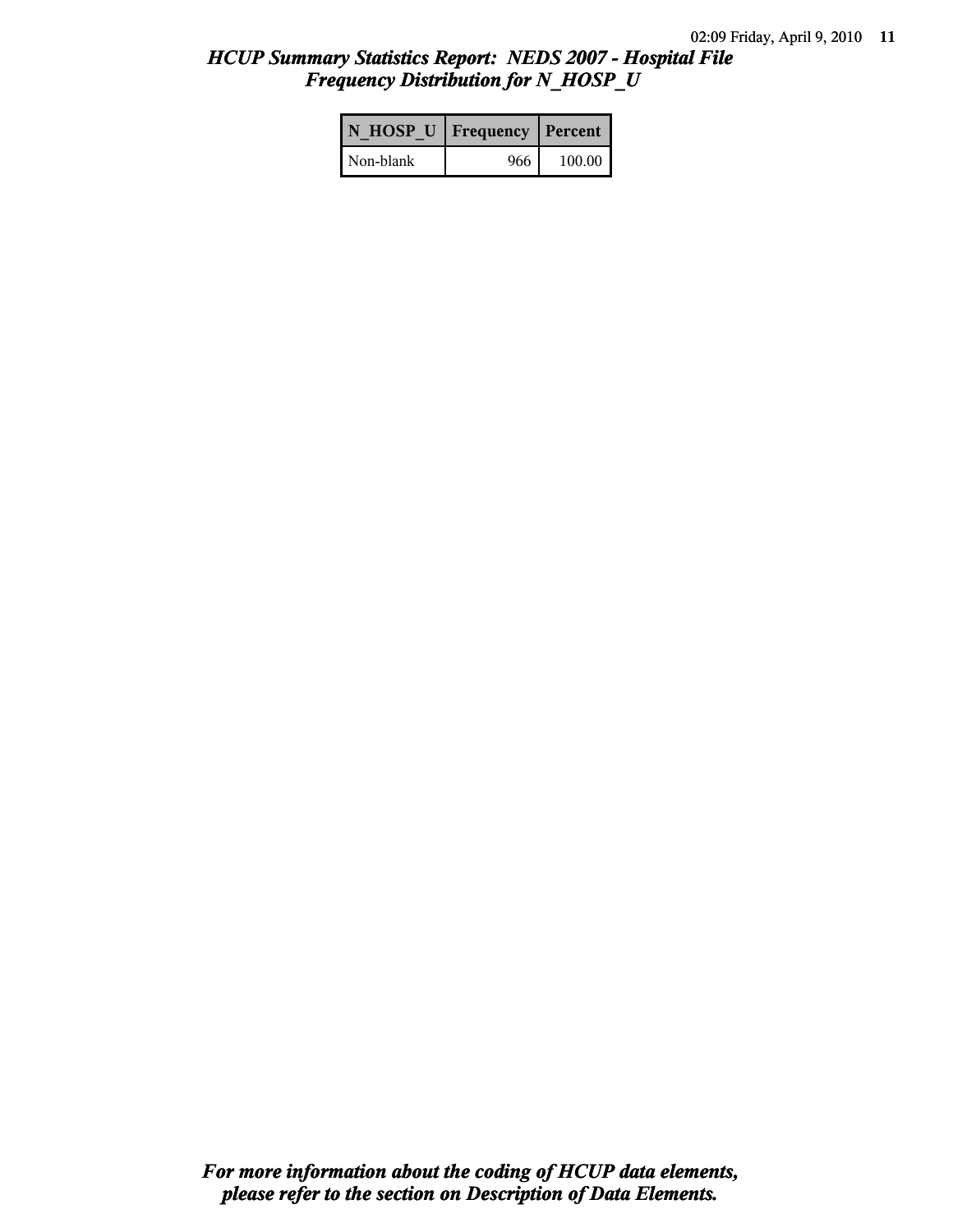# *HCUP Summary Statistics Report: NEDS 2007 - Hospital File Frequency Distribution for S\_DISC\_U*

| S DISC U   Frequency   Percent |       |          |  |
|--------------------------------|-------|----------|--|
| Non-blank                      | 966 I | $100.00$ |  |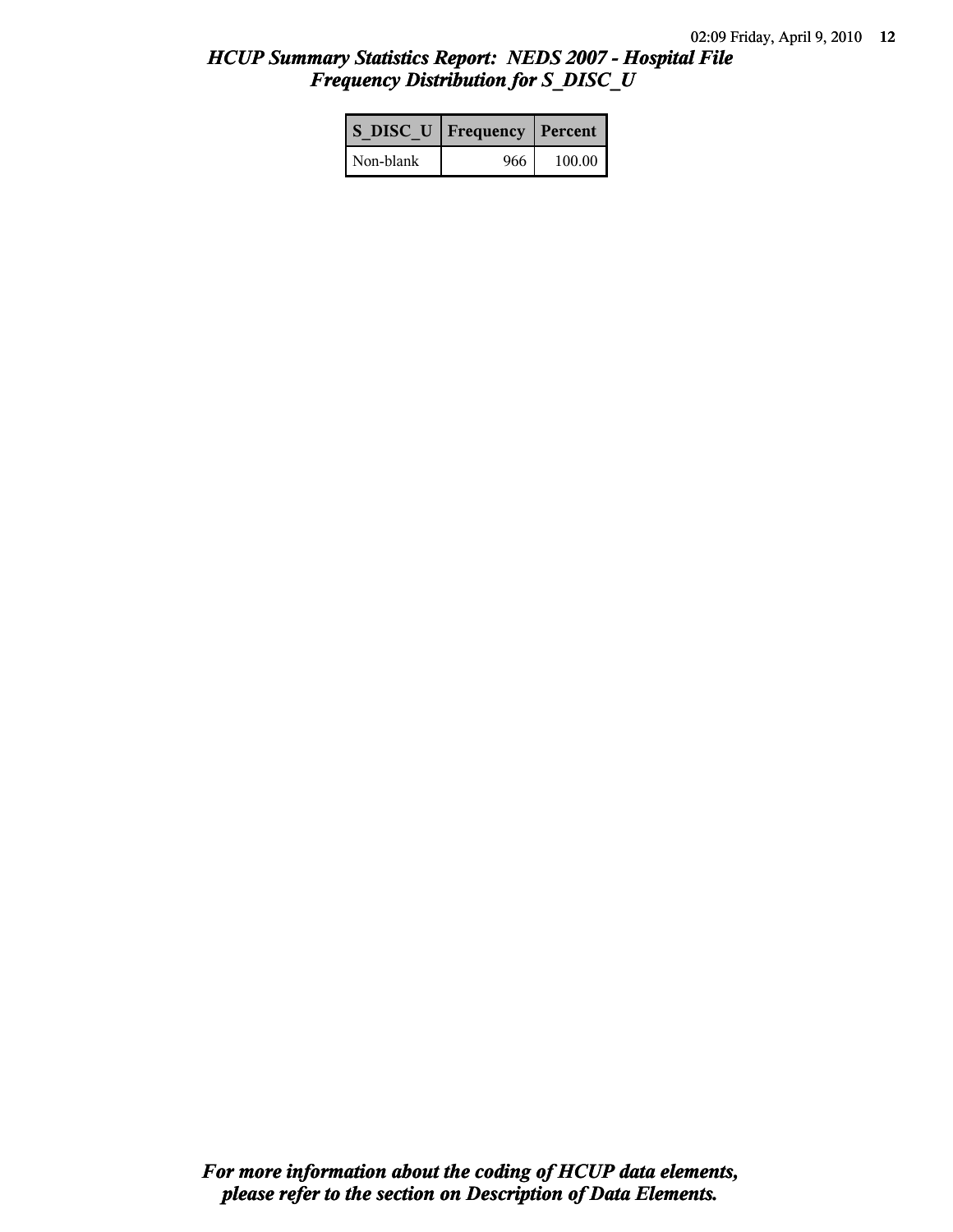# *HCUP Summary Statistics Report: NEDS 2007 - Hospital File Frequency Distribution for S\_HOSP\_U*

| S HOSP U   Frequency   Percent |     |          |
|--------------------------------|-----|----------|
| Non-blank                      | 966 | $100.00$ |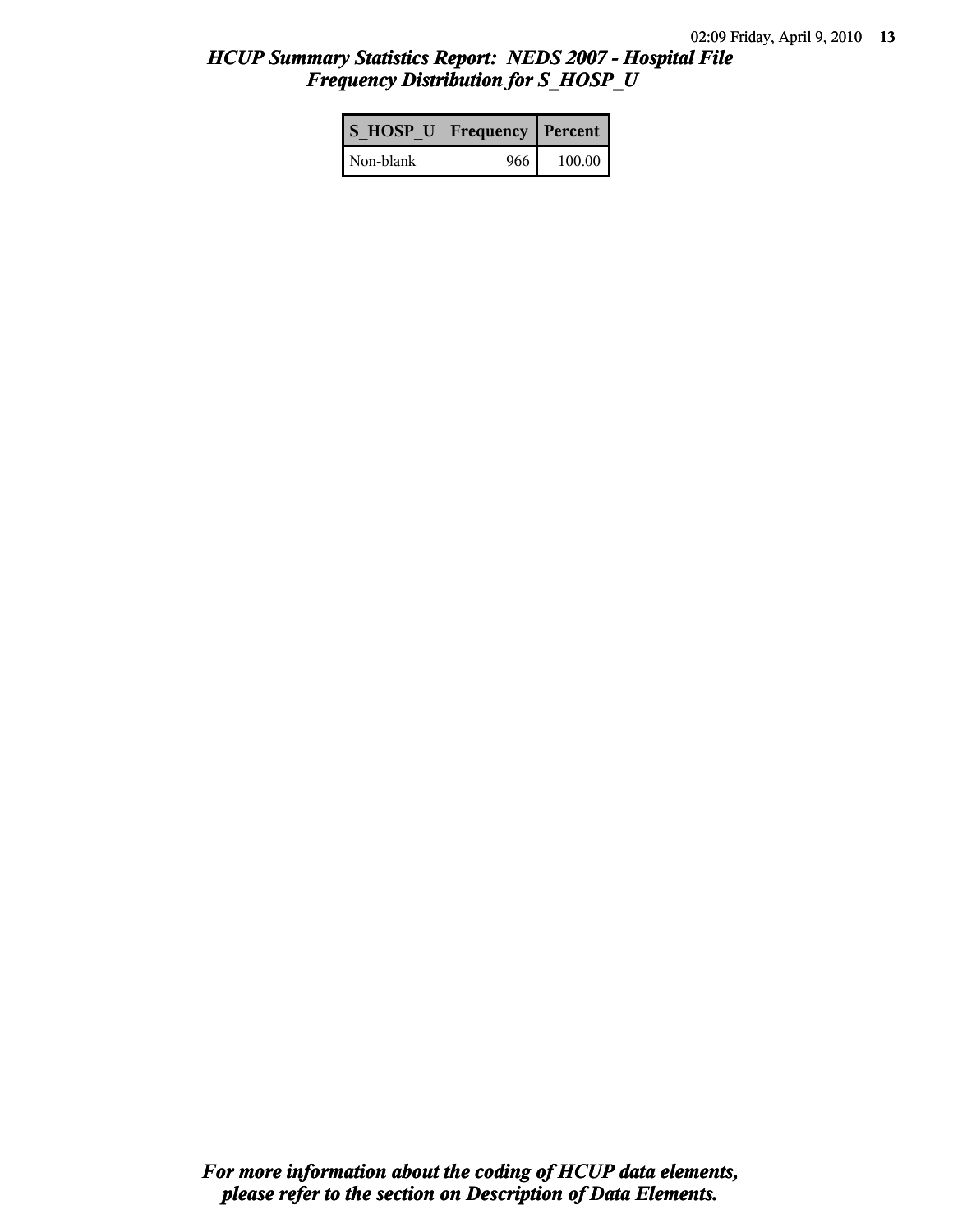# *HCUP Summary Statistics Report: NEDS 2007 - Hospital File Frequency Distribution for TOTAL\_EDVISITS*

| <b>TOTAL EDVISITS Frequency Percent</b> |     |          |
|-----------------------------------------|-----|----------|
| Non-blank                               | 966 | $100.00$ |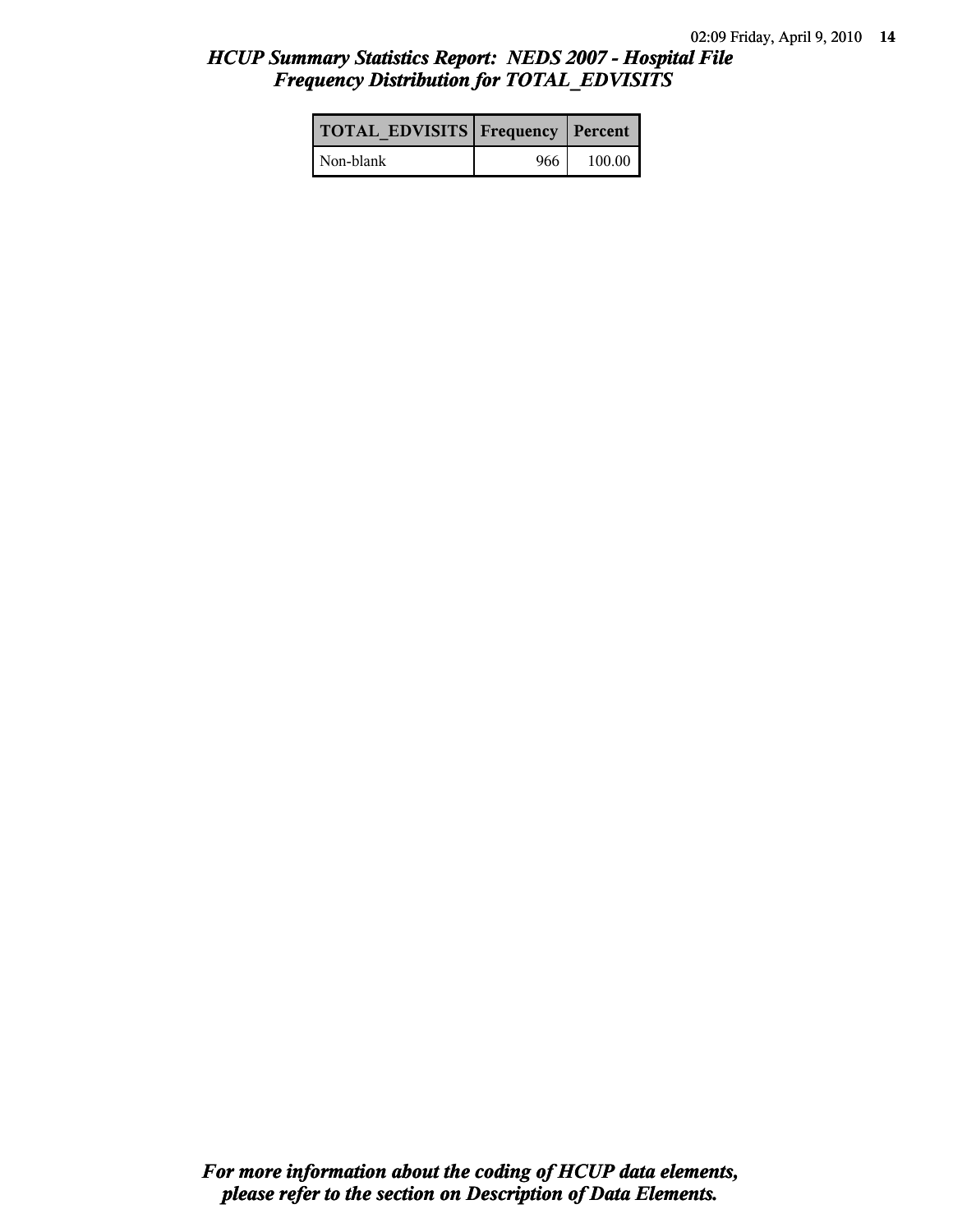# *HCUP Summary Statistics Report: NEDS 2007 - Hospital File Frequency Distribution for YEAR*

|      | <b>YEAR</b> Frequency | Percent |  |
|------|-----------------------|---------|--|
| 2007 | 966                   | 100.00  |  |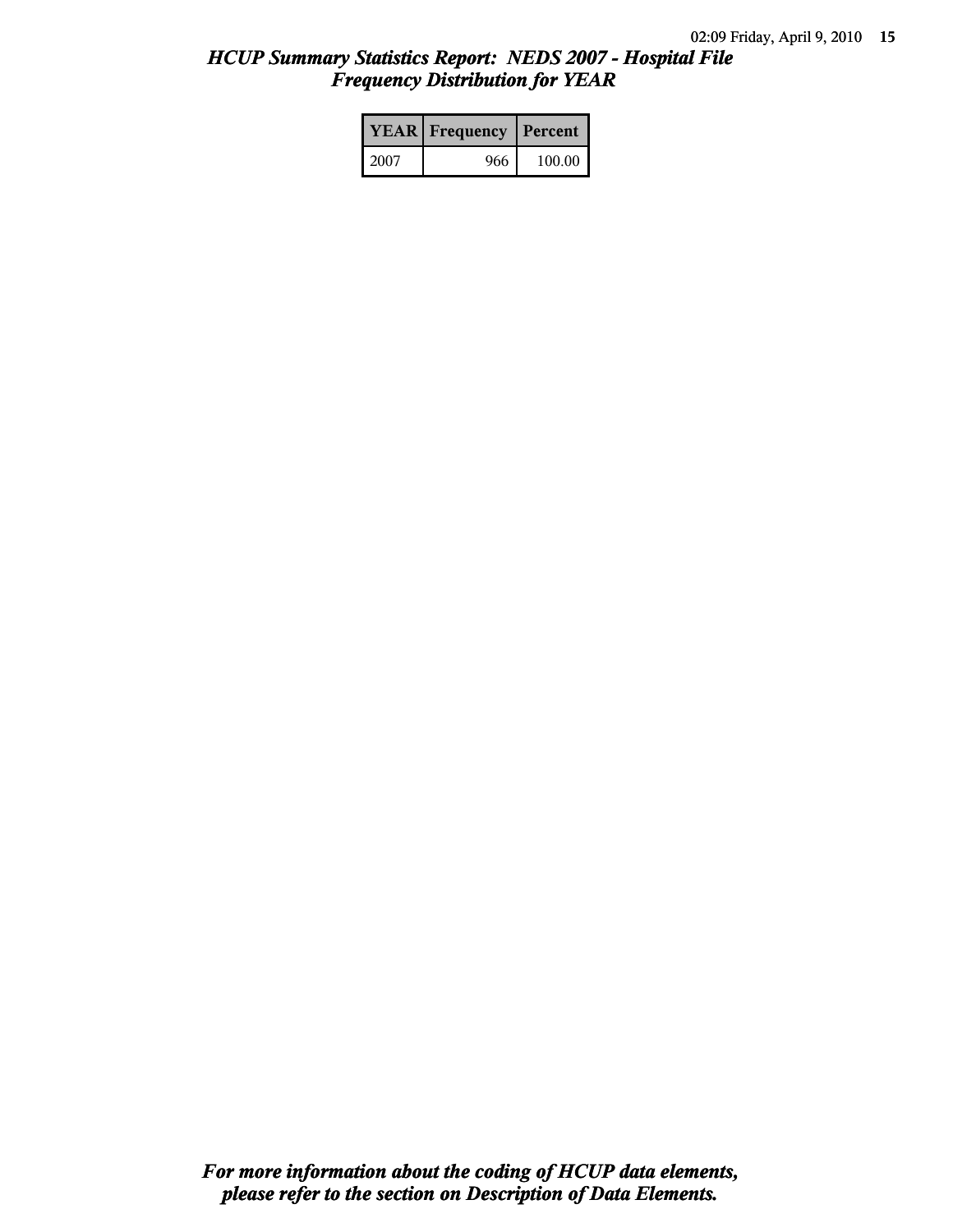| <b>Moments</b>         |                           |                         |            |  |
|------------------------|---------------------------|-------------------------|------------|--|
| N                      | <b>Sum Weights</b><br>966 |                         | 966        |  |
| Mean                   | 4.77812937                | <b>Sum Observations</b> | 4615.67297 |  |
| <b>Std Deviation</b>   | Variance<br>1.79273694    |                         | 3.21390575 |  |
| <b>Skewness</b>        | 6.62334524                | <b>Kurtosis</b>         | 72.8091236 |  |
| <b>Uncorrected SS</b>  | 25155.7016                | <b>Corrected SS</b>     | 3101.41905 |  |
| <b>Coeff Variation</b> | 37.5196401                | <b>Std Error Mean</b>   | 0.05768037 |  |

#### *Variable: DISCWT (Weight to ED Visits in AHA universe)*

| <b>Basic Statistical Measures</b> |          |                                 |          |  |
|-----------------------------------|----------|---------------------------------|----------|--|
| Location<br><b>Variability</b>    |          |                                 |          |  |
| Mean                              | 4.778129 | <b>Std Deviation</b><br>1.79274 |          |  |
| <b>Median</b>                     | 4.707033 | <b>Variance</b>                 | 3.21391  |  |
| Mode                              | 5.232553 | Range                           | 26.49940 |  |
| <b>Interquartile Range</b>        |          |                                 | 1.64362  |  |

| Tests for Location: Mu0=0 |                             |               |                |         |  |
|---------------------------|-----------------------------|---------------|----------------|---------|--|
| <b>Test</b>               | <b>Statistic</b><br>p Value |               |                |         |  |
| Student's t               |                             | 82.83806      | Pr >  t        | < 0.001 |  |
| <b>Sign</b>               | 483<br>M                    |               | $P_r \geq  M $ | < 0.001 |  |
| <b>Signed Rank</b>        | <b>S</b>                    | $ Pr \ge  S $ | < 0.0001       |         |  |

| <b>Quantiles (Definition 5)</b> |                 |  |
|---------------------------------|-----------------|--|
| Quantile                        | <b>Estimate</b> |  |
| 100% Max                        | 27.52544        |  |
| 99%                             | 8.42528         |  |
| 95%                             | 6.57537         |  |
| 90%                             | 5.88672         |  |
| 75% Q3                          | 5.36643         |  |
| 50% Median                      | 4.70703         |  |
| 25% Q1                          | 3.72282         |  |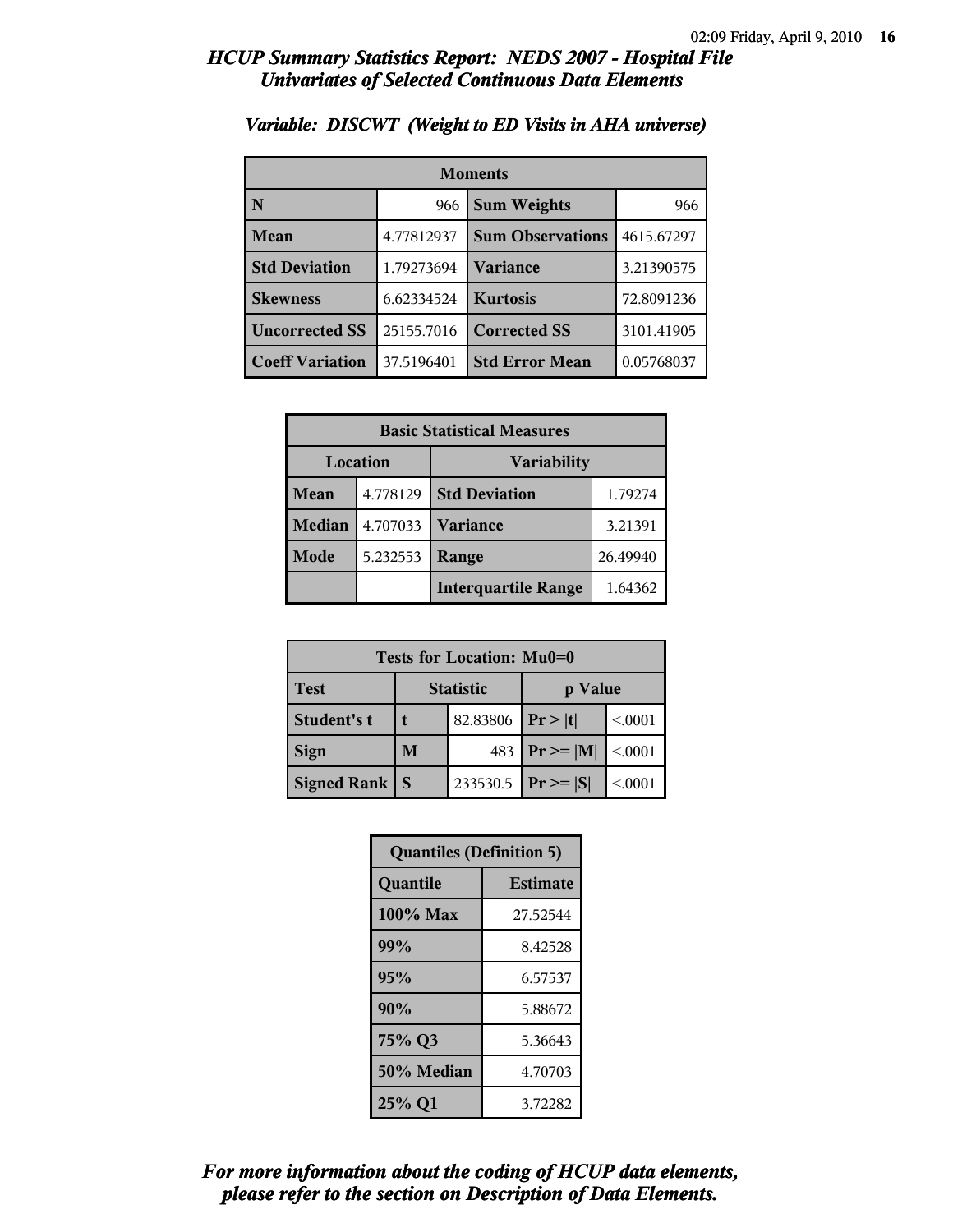| <b>Quantiles (Definition 5)</b> |         |  |
|---------------------------------|---------|--|
| <b>Estimate</b><br>Quantile     |         |  |
| 10%                             | 3.12848 |  |
| 5%                              | 2.95541 |  |
| 1%                              | 2.74018 |  |
| $0\%$ Min                       | 1.02604 |  |

*Variable: DISCWT (Weight to ED Visits in AHA universe)*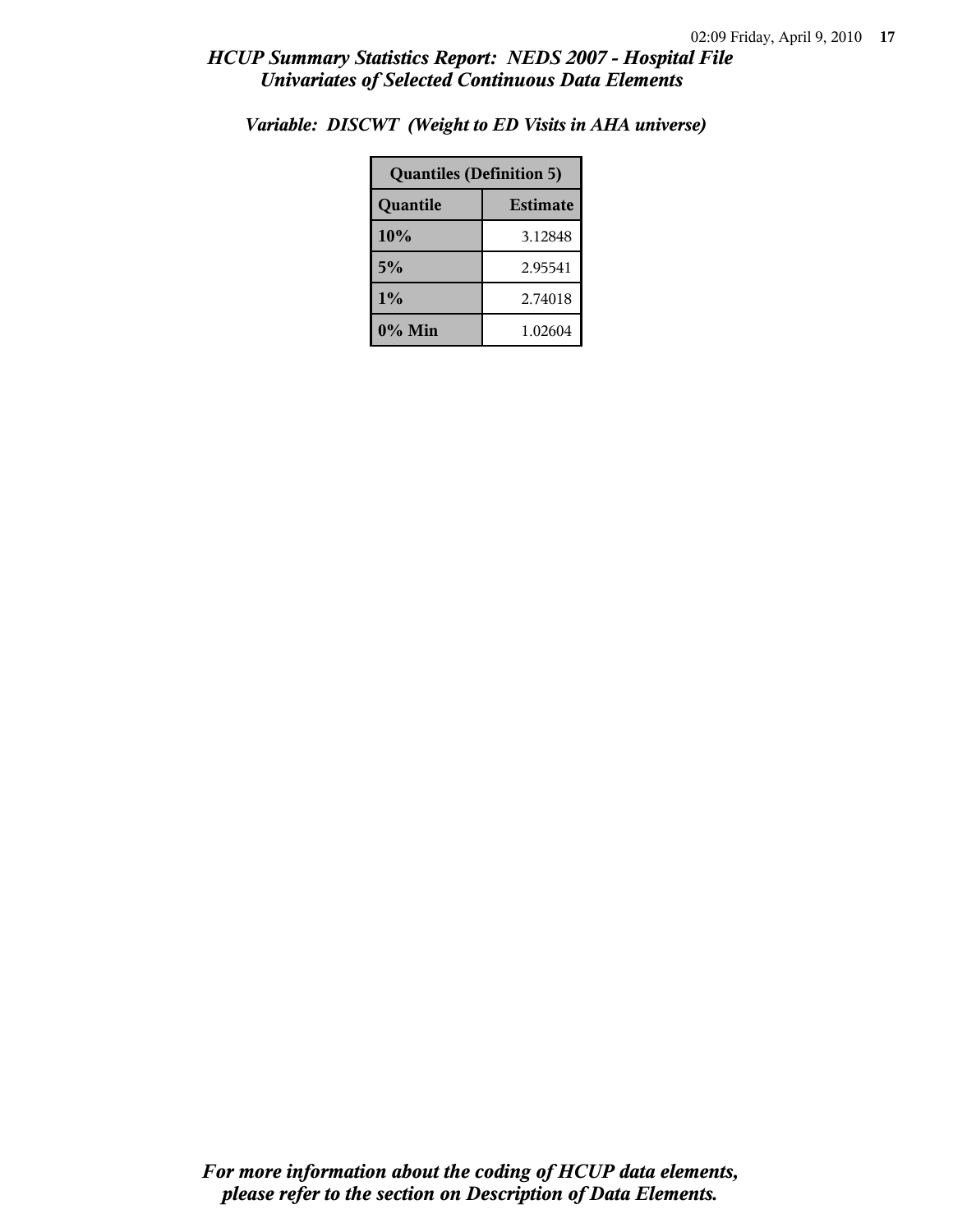| <b>Moments</b>         |            |                         |            |  |
|------------------------|------------|-------------------------|------------|--|
| N                      | 966        | <b>Sum Weights</b>      |            |  |
| Mean                   | 4.97826087 | <b>Sum Observations</b> | 4809       |  |
| <b>Std Deviation</b>   | 0.98062295 | Variance                | 0.96162138 |  |
| <b>Skewness</b>        | 6.69317659 | <b>Kurtosis</b>         | 69.6277471 |  |
| <b>Uncorrected SS</b>  | 24868.4212 | <b>Corrected SS</b>     | 927.96463  |  |
| <b>Coeff Variation</b> | 19.698103  | <b>Std Error Mean</b>   | 0.03155103 |  |

#### *Variable: HOSPWT (Weight to hospitals in AHA universe)*

| <b>Basic Statistical Measures</b> |          |                                 |          |  |
|-----------------------------------|----------|---------------------------------|----------|--|
| Location<br><b>Variability</b>    |          |                                 |          |  |
| Mean                              | 4.978261 | <b>Std Deviation</b><br>0.98062 |          |  |
| <b>Median</b>                     | 4.935484 | <b>Variance</b>                 | 0.96162  |  |
| Mode                              | 5.000000 | Range                           | 16.50000 |  |
|                                   |          | <b>Interquartile Range</b>      | 0.14228  |  |

| Tests for Location: Mu0=0 |                             |          |                 |         |
|---------------------------|-----------------------------|----------|-----------------|---------|
| Test                      | <b>Statistic</b><br>p Value |          |                 |         |
| Student's t               | 157.7844                    |          | Pr >  t         | < 0.001 |
| <b>Sign</b>               | M<br>483                    |          | $ Pr \ge =  M $ | < 0.001 |
| <b>Signed Rank</b>        | S                           | 233530.5 | $ Pr \ge  S $   | < 0001  |

| <b>Quantiles (Definition 5)</b> |                 |  |
|---------------------------------|-----------------|--|
| Quantile                        | <b>Estimate</b> |  |
| 100% Max                        | 17.50000        |  |
| 99%                             | 8.81818         |  |
| 95%                             | 5.00000         |  |
| 90%                             | 5.00000         |  |
| 75% Q3<br>4.97561               |                 |  |
| 50% Median                      | 4.93548         |  |
| 25% Q1                          | 4.83333         |  |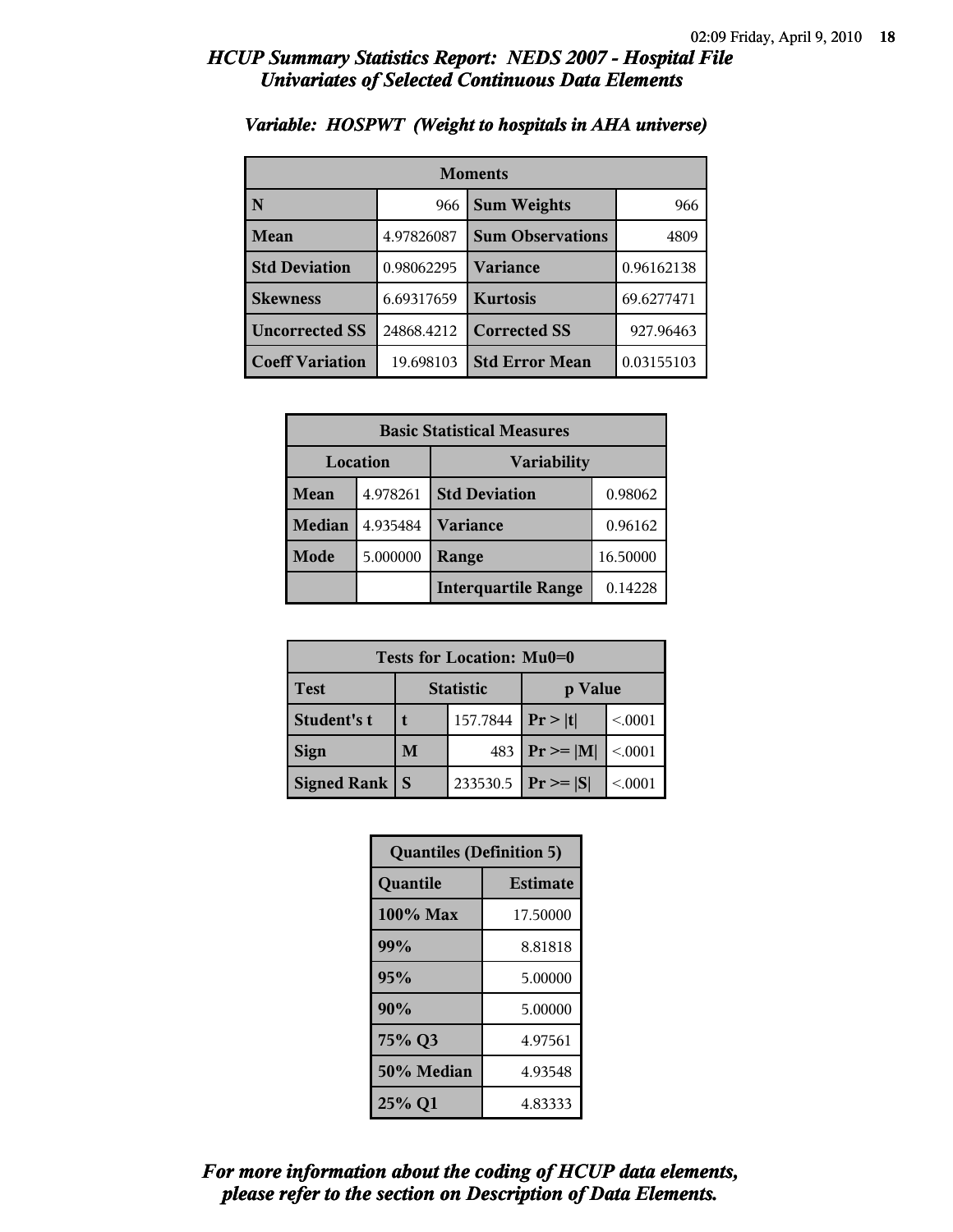| <b>Quantiles (Definition 5)</b> |         |  |
|---------------------------------|---------|--|
| <b>Estimate</b><br>Quantile     |         |  |
| 10%                             | 4.57143 |  |
| 5%                              | 4.42857 |  |
| 1%<br>3.00000                   |         |  |
| $0\%$ Min                       | 1.00000 |  |

*Variable: HOSPWT (Weight to hospitals in AHA universe)*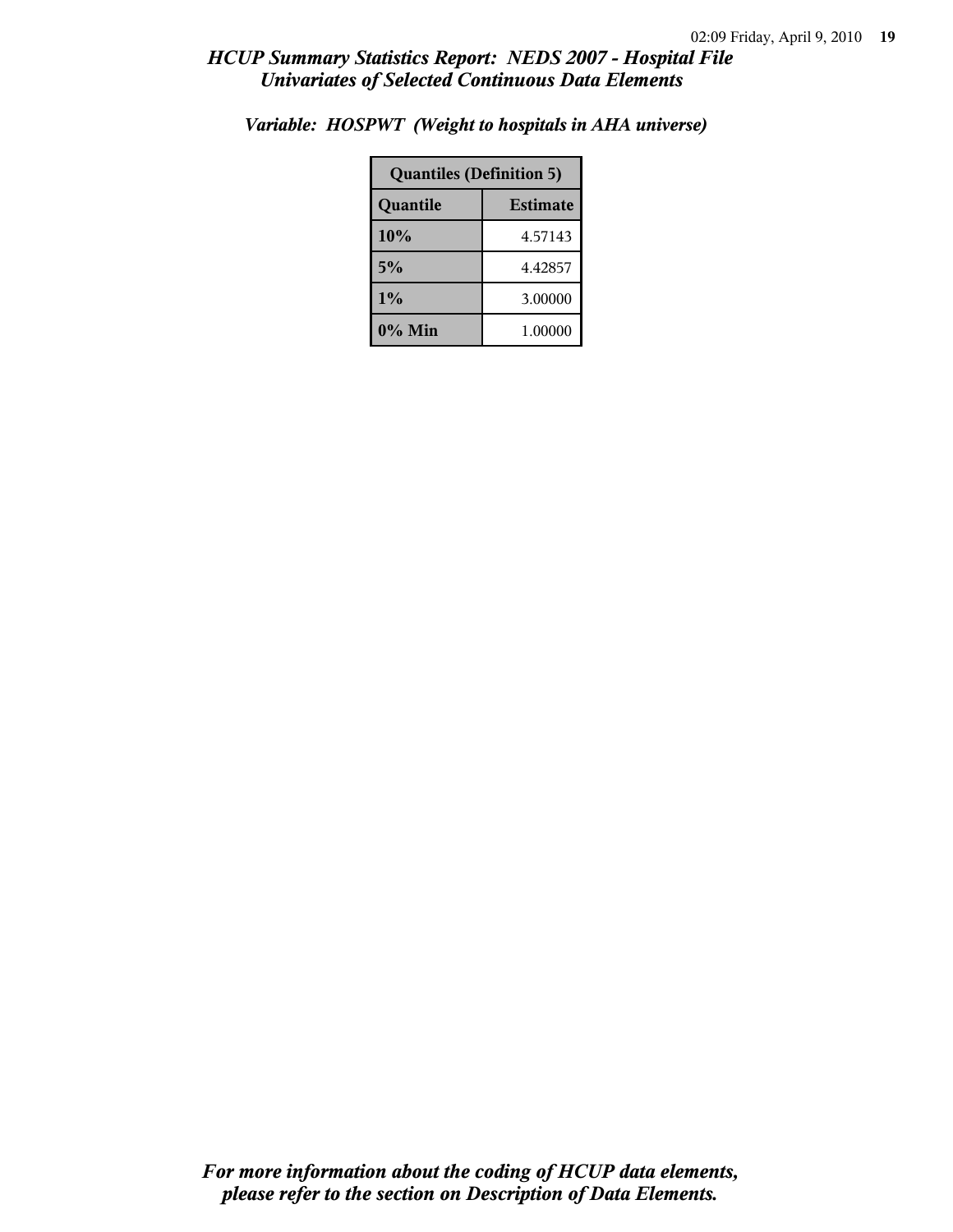| <b>Moments</b>         |            |                         |              |  |
|------------------------|------------|-------------------------|--------------|--|
| N                      | 966        | <b>Sum Weights</b>      | 966          |  |
| Mean                   | 2284635.88 | <b>Sum Observations</b> | 2206958258   |  |
| <b>Std Deviation</b>   | 1444832.01 | Variance                | 2.08754E12   |  |
| <b>Skewness</b>        | 0.63859482 | <b>Kurtosis</b>         | $-0.5583424$ |  |
| <b>Uncorrected SS</b>  | 7.05657E15 | <b>Corrected SS</b>     | 2.01448E15   |  |
| <b>Coeff Variation</b> | 63.2412377 | <b>Std Error Mean</b>   | 46486.7078   |  |

### *Variable: N\_DISC\_U (Number of AHA universe ED visits in NEDS\_STRATUM)*

|               | <b>Basic Statistical Measures</b> |                            |            |  |
|---------------|-----------------------------------|----------------------------|------------|--|
| Location      |                                   | <b>Variability</b>         |            |  |
| Mean          | 2284636                           | <b>Std Deviation</b>       | 1444832    |  |
| <b>Median</b> | 1929403                           | <b>Variance</b>            | 2.08754E12 |  |
| <b>Mode</b>   | 1208165                           | Range                      | 5693435    |  |
|               |                                   | <b>Interquartile Range</b> | 2218034    |  |

| Tests for Location: Mu0=0 |                             |          |                     |         |
|---------------------------|-----------------------------|----------|---------------------|---------|
| <b>Test</b>               | <b>Statistic</b><br>p Value |          |                     |         |
| Student's t               | t                           |          | 49.146   $Pr >  t $ | < 0001  |
| <b>Sign</b>               | 483<br>M                    |          | $ Pr \ge =  M $     | < 0.001 |
| <b>Signed Rank</b>        | S                           | 233530.5 | $ Pr \ge  S $       | < 0001  |

| <b>Quantiles (Definition 5)</b> |                 |  |
|---------------------------------|-----------------|--|
| Quantile                        | <b>Estimate</b> |  |
| 100% Max                        | 5754388         |  |
| 99%                             | 5754388         |  |
| 95%                             | 4692441         |  |
| 90%                             | 4642521         |  |
| 75% Q3<br>3426199               |                 |  |
| 50% Median                      | 1929403         |  |
| 25% Q1                          | 1208165         |  |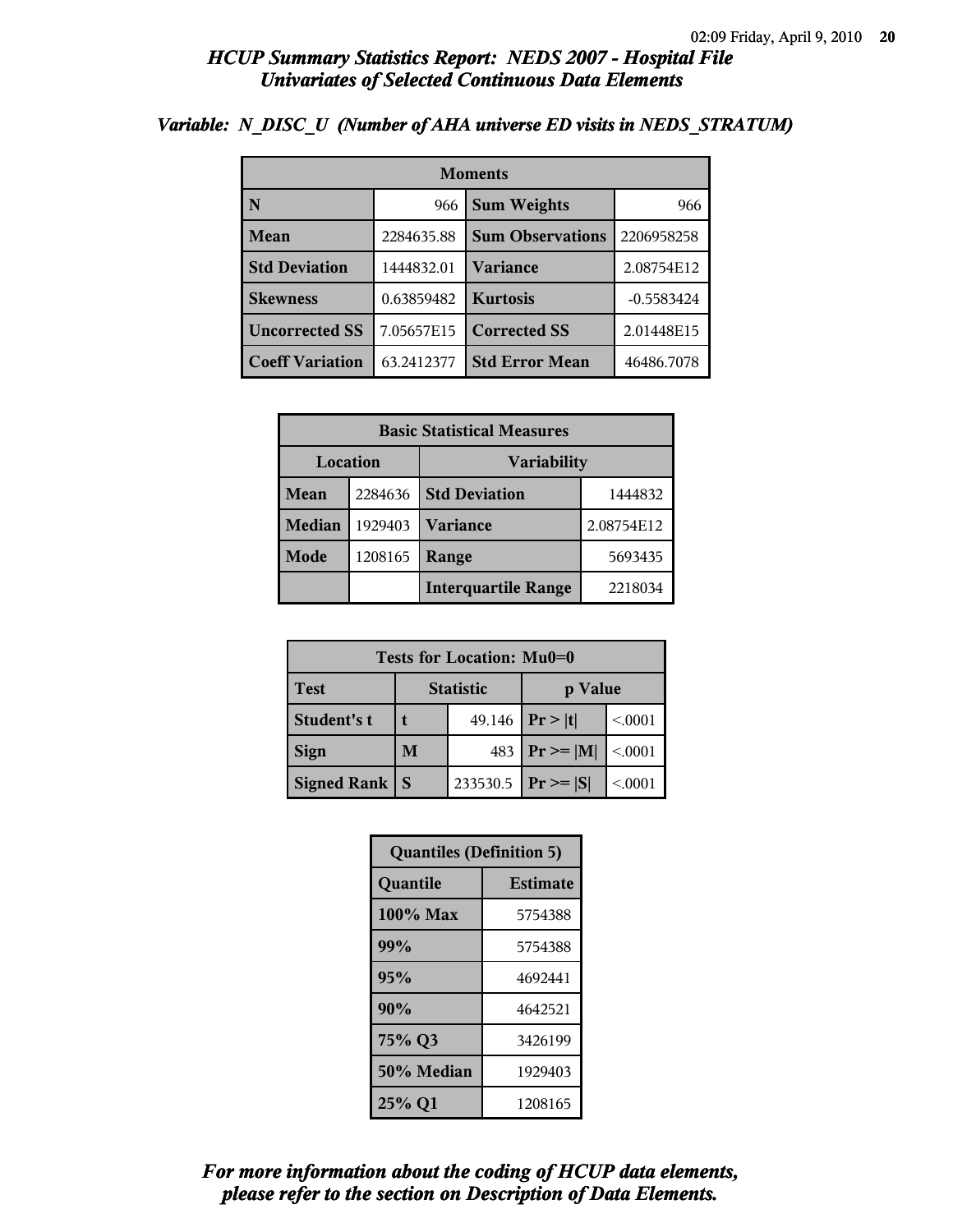*Variable: N\_DISC\_U (Number of AHA universe ED visits in NEDS\_STRATUM)*

| <b>Quantiles (Definition 5)</b> |        |  |
|---------------------------------|--------|--|
| <b>Estimate</b><br>Quantile     |        |  |
| 10%                             | 661935 |  |
| 5%                              | 475681 |  |
| $1\%$<br>206215                 |        |  |
| 0% Min                          | 60953  |  |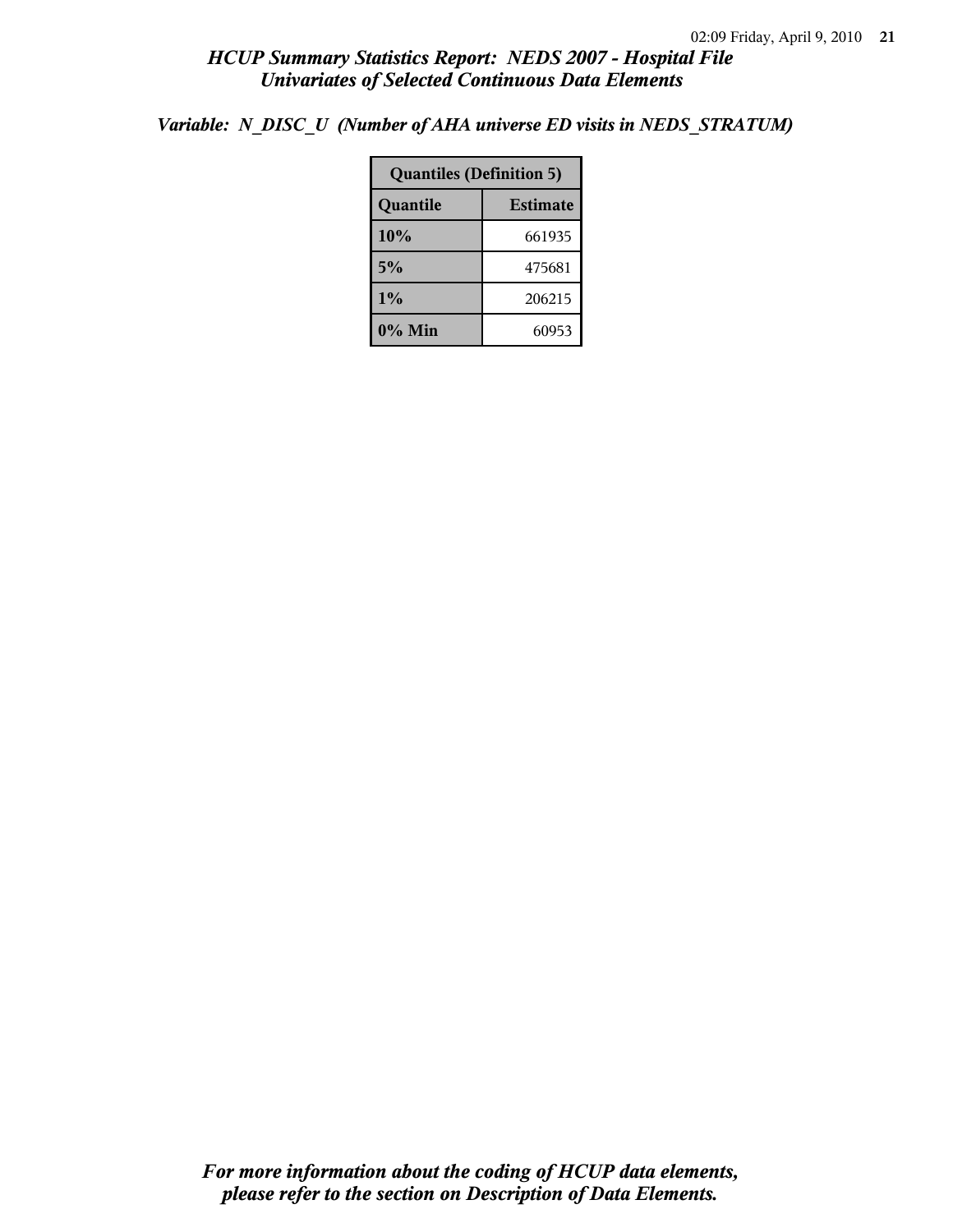| <b>Moments</b>         |            |                         |            |
|------------------------|------------|-------------------------|------------|
| N                      | 966        | <b>Sum Weights</b>      | 966        |
| Mean                   | 117.641822 | <b>Sum Observations</b> | 113642     |
| <b>Std Deviation</b>   | 67.5301051 | <b>Variance</b>         | 4560.3151  |
| <b>Skewness</b>        | 0.12379506 | <b>Kurtosis</b>         | -1.1980806 |
| <b>Uncorrected SS</b>  | 17769756   | <b>Corrected SS</b>     | 4400704.07 |
| <b>Coeff Variation</b> | 57.4031446 | <b>Std Error Mean</b>   | 2.17274552 |

#### *Variable: N\_HOSP\_U (Number of AHA universe hospitals in NEDS\_STRATUM)*

| <b>Basic Statistical Measures</b> |          |                            |           |  |
|-----------------------------------|----------|----------------------------|-----------|--|
|                                   | Location | <b>Variability</b>         |           |  |
| Mean                              | 117.6418 | <b>Std Deviation</b>       | 67.53011  |  |
| <b>Median</b>                     | 108.5000 | <b>Variance</b>            | 4560      |  |
| Mode                              | 244.0000 | Range                      | 242.00000 |  |
|                                   |          | <b>Interquartile Range</b> | 119.00000 |  |

| Tests for Location: Mu0=0 |                             |          |                               |         |
|---------------------------|-----------------------------|----------|-------------------------------|---------|
| <b>Test</b>               | <b>Statistic</b><br>p Value |          |                               |         |
| Student's t               | 54.14432                    |          | Pr> t                         | < 0.001 |
| <b>Sign</b>               | M                           | 483      | $\mathbf{Pr} \geq \mathbf{M}$ | < 0.001 |
| <b>Signed Rank</b>        | S                           | 233530.5 | $ Pr \geq  S $                | < 0001  |

| <b>Quantiles (Definition 5)</b> |                 |  |
|---------------------------------|-----------------|--|
| Quantile                        | <b>Estimate</b> |  |
| 100% Max                        | 244.0           |  |
| 99%                             | 244.0           |  |
| 95%                             | 244.0           |  |
| 90%                             | 204.0           |  |
| 75% Q3                          | 181.0           |  |
| 50% Median                      | 108.5           |  |
| 25% Q1                          | 62.0            |  |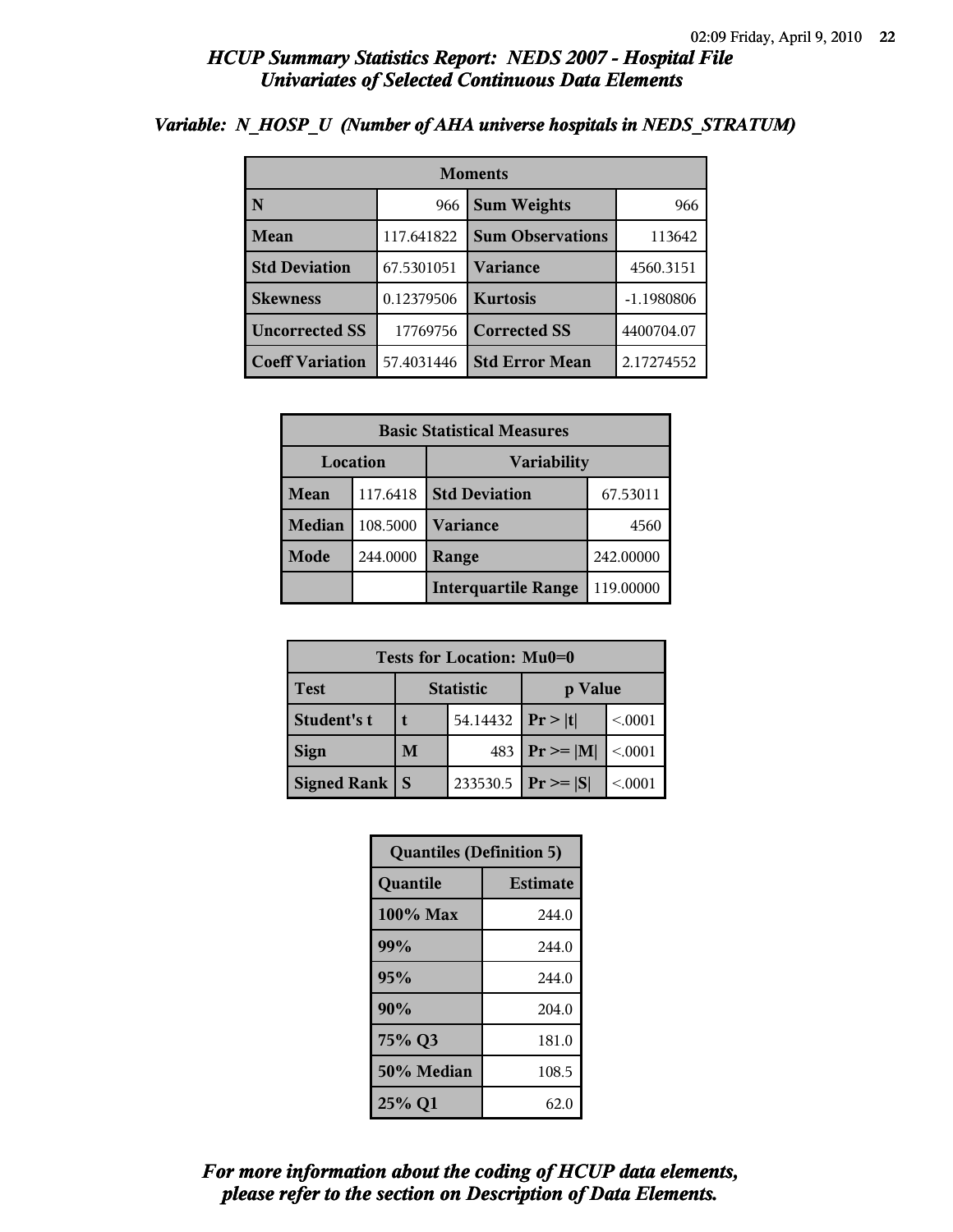*Variable: N\_HOSP\_U (Number of AHA universe hospitals in NEDS\_STRATUM)*

| <b>Quantiles (Definition 5)</b> |      |  |  |
|---------------------------------|------|--|--|
| <b>Estimate</b><br>Quantile     |      |  |  |
| 10%                             | 31.0 |  |  |
| 5%                              | 21.0 |  |  |
| $1\%$<br>6.0                    |      |  |  |
| $0\%$ Min<br>2.0                |      |  |  |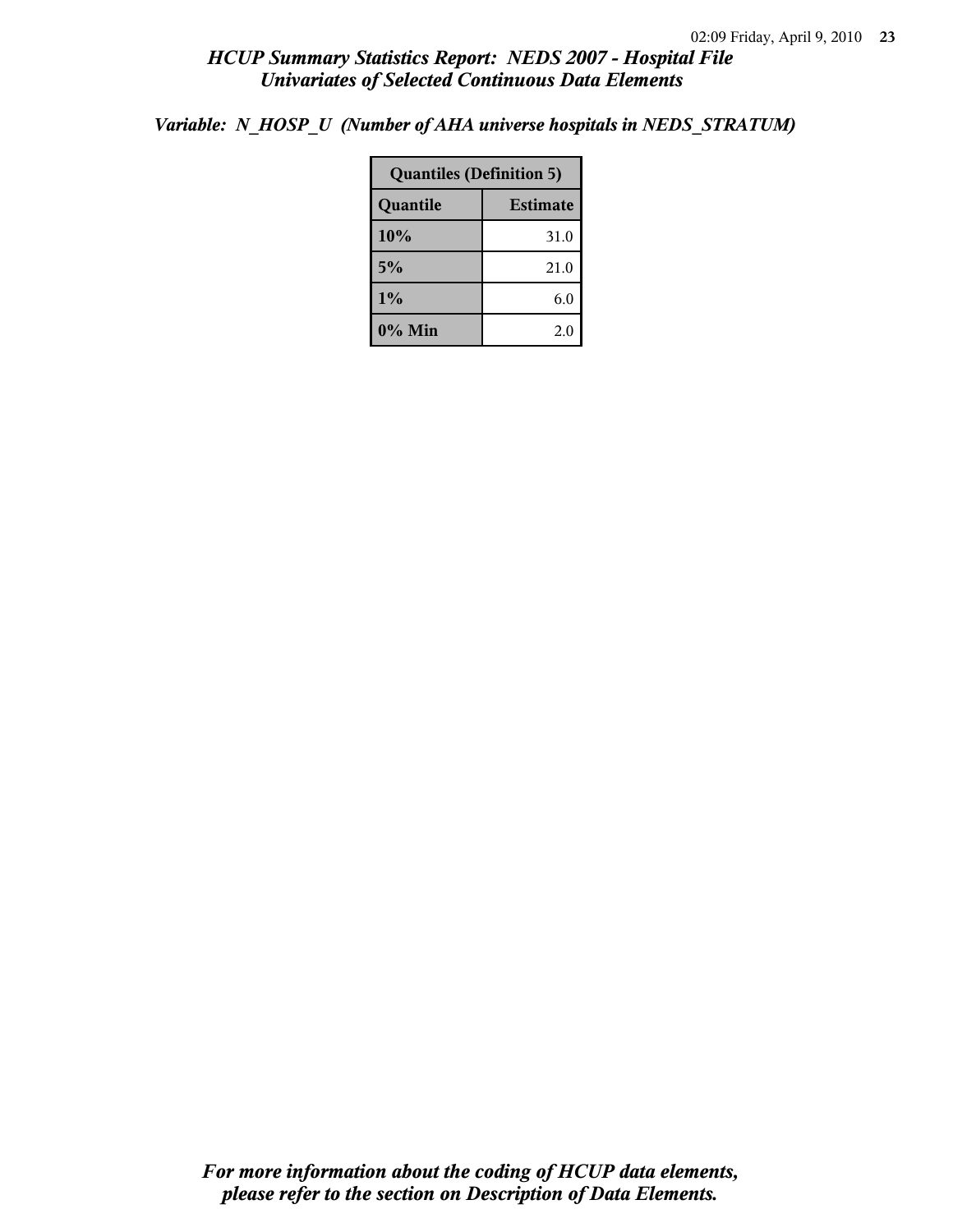| <b>Moments</b>         |            |                         |              |  |
|------------------------|------------|-------------------------|--------------|--|
| N                      | 966        | <b>Sum Weights</b>      |              |  |
| Mean                   | 508520.672 | <b>Sum Observations</b> | 491230969    |  |
| <b>Std Deviation</b>   | 322713.286 | <b>Variance</b>         | 1.04144E11   |  |
| <b>Skewness</b>        | 0.48800544 | <b>Kurtosis</b>         | $-0.9307763$ |  |
| <b>Uncorrected SS</b>  | 3.503E14   | <b>Corrected SS</b>     | 1.00499E14   |  |
| <b>Coeff Variation</b> | 63.4611932 | <b>Std Error Mean</b>   | 10383.1298   |  |

# *Variable: S\_DISC\_U (Number of sample discharges in NEDS\_STRATUM)*

|               | <b>Basic Statistical Measures</b> |                                      |        |  |  |
|---------------|-----------------------------------|--------------------------------------|--------|--|--|
|               | Location                          | <b>Variability</b>                   |        |  |  |
| <b>Mean</b>   | 508520.7                          | <b>Std Deviation</b>                 | 322713 |  |  |
| <b>Median</b> | 452001.0                          | <b>Variance</b><br>1.04144E11        |        |  |  |
| Mode          | 230894.0                          | 1188074<br>Range                     |        |  |  |
|               |                                   | <b>Interquartile Range</b><br>565691 |        |  |  |

| Tests for Location: Mu0=0 |                             |          |                 |         |
|---------------------------|-----------------------------|----------|-----------------|---------|
| <b>Test</b>               | <b>Statistic</b><br>p Value |          |                 |         |
| Student's t               | 48.97566                    |          | Pr> t           | < 0.001 |
| <b>Sign</b>               | M<br>483                    |          | $ Pr \ge =  M $ | < 0.001 |
| <b>Signed Rank</b>        | S                           | 233530.5 | $ Pr \geq  S $  | < 0.001 |

| <b>Quantiles (Definition 5)</b> |                 |  |  |
|---------------------------------|-----------------|--|--|
| Quantile                        | <b>Estimate</b> |  |  |
| $100\%$ Max                     | 1204883         |  |  |
| 99%                             | 1204883         |  |  |
| 95%                             | 1123950         |  |  |
| 90%                             | 994830          |  |  |
| 75% Q3<br>796585                |                 |  |  |
| 50% Median                      | 452001          |  |  |
| 25% Q1<br>230894                |                 |  |  |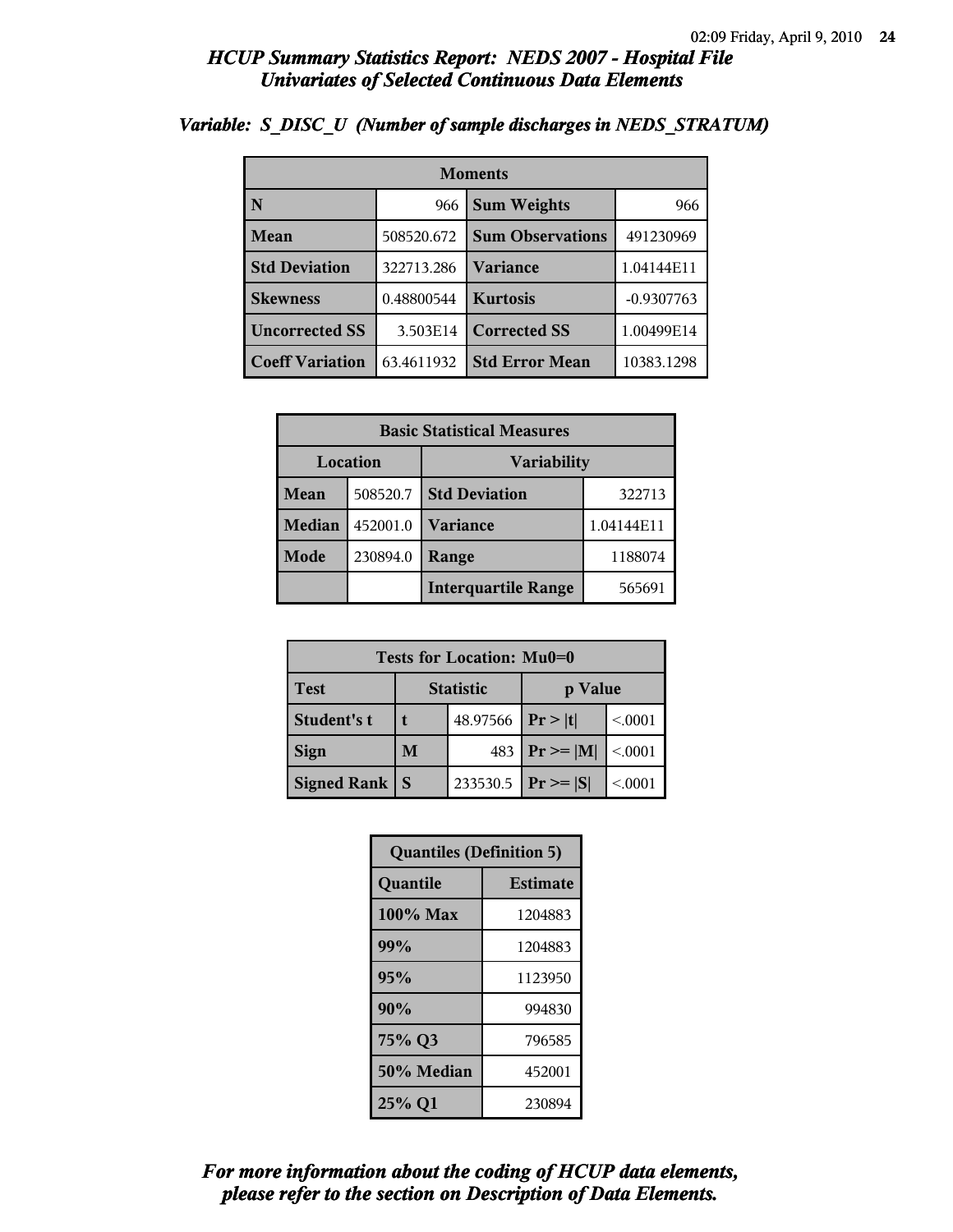| <b>Quantiles (Definition 5)</b> |       |  |  |  |
|---------------------------------|-------|--|--|--|
| <b>Estimate</b><br>Quantile     |       |  |  |  |
| 10%<br>129418                   |       |  |  |  |
| 5%<br>111209                    |       |  |  |  |
| $1\%$<br>40968                  |       |  |  |  |
| $0\%$ Min                       | 16809 |  |  |  |

*Variable: S\_DISC\_U (Number of sample discharges in NEDS\_STRATUM)*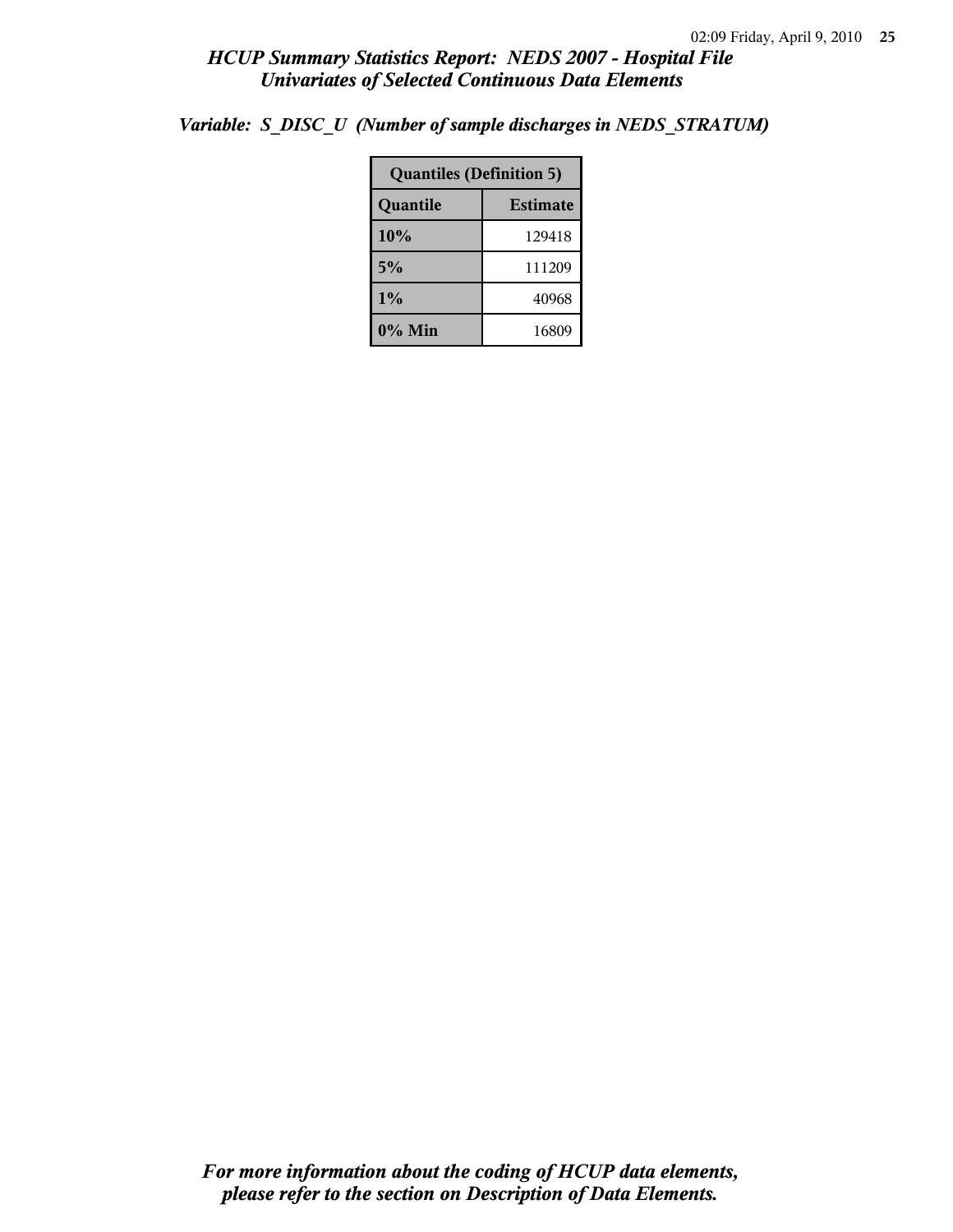| <b>Moments</b>         |            |                         |              |  |
|------------------------|------------|-------------------------|--------------|--|
| N                      | 966        | <b>Sum Weights</b>      |              |  |
| Mean                   | 23.7453416 | <b>Sum Observations</b> | 22938        |  |
| <b>Std Deviation</b>   | 13.6415    | <b>Variance</b>         | 186.090522   |  |
| <b>Skewness</b>        | 0.12718745 | <b>Kurtosis</b>         | $-1.2281391$ |  |
| <b>Uncorrected SS</b>  | 724248     | <b>Corrected SS</b>     | 179577.354   |  |
| <b>Coeff Variation</b> | 57.449163  | <b>Std Error Mean</b>   | 0.43890807   |  |

#### *Variable: S\_HOSP\_U (Number of sample hospitals in NEDS\_STRATUM)*

|               | <b>Basic Statistical Measures</b>      |                      |           |  |  |
|---------------|----------------------------------------|----------------------|-----------|--|--|
| Location      | <b>Variability</b>                     |                      |           |  |  |
| <b>Mean</b>   | 23.74534                               | <b>Std Deviation</b> | 13.64150  |  |  |
| <b>Median</b> | 22.00000                               | <b>Variance</b>      | 186.09052 |  |  |
| Mode          | 16.00000                               | 47.00000<br>Range    |           |  |  |
|               | <b>Interquartile Range</b><br>26.00000 |                      |           |  |  |

| Tests for Location: Mu0=0 |                             |          |                 |         |
|---------------------------|-----------------------------|----------|-----------------|---------|
| <b>Test</b>               | <b>Statistic</b><br>p Value |          |                 |         |
| Student's t               | 54.10095                    |          | Pr> t           | < 0.001 |
| <b>Sign</b>               | M<br>483                    |          | $ Pr \ge =  M $ | < 0.001 |
| <b>Signed Rank</b>        | S                           | 233530.5 | $ Pr \geq  S $  | < 0.001 |

| <b>Quantiles (Definition 5)</b> |                 |  |
|---------------------------------|-----------------|--|
| Quantile                        | <b>Estimate</b> |  |
| $100\%$ Max                     | 49              |  |
| 99%                             | 49              |  |
| 95%                             | 49              |  |
| 90%                             | 41              |  |
| 75% Q3                          | 37              |  |
| 50% Median                      | 22              |  |
| 25% Q1                          | 11              |  |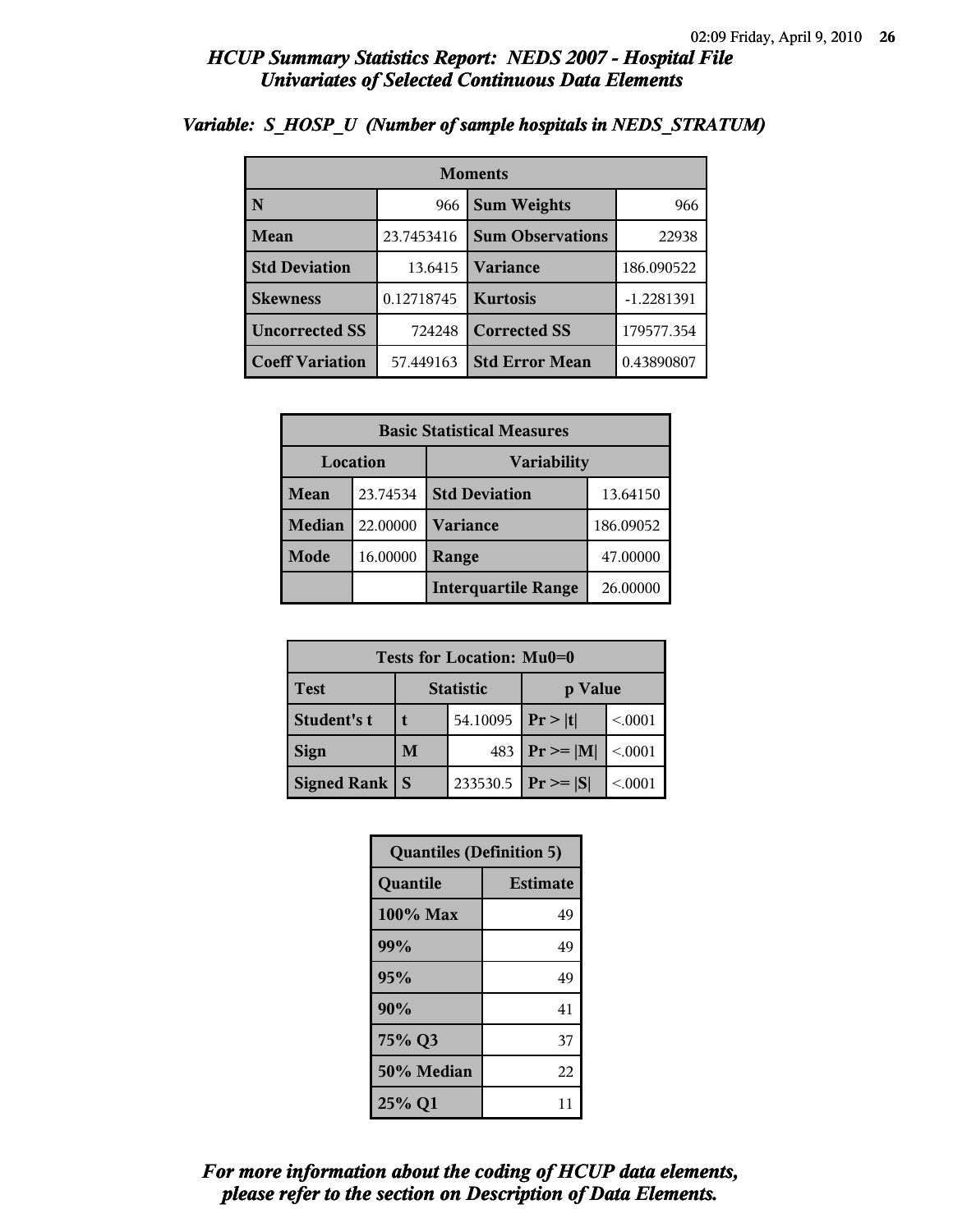| Variable: S_HOSP_U (Number of sample hospitals in NEDS_STRATUM) |  |  |  |  |  |  |
|-----------------------------------------------------------------|--|--|--|--|--|--|
|-----------------------------------------------------------------|--|--|--|--|--|--|

| <b>Quantiles (Definition 5)</b> |   |  |
|---------------------------------|---|--|
| <b>Estimate</b><br>Quantile     |   |  |
| 10%                             | 6 |  |
| 5%                              | 4 |  |
| 1%                              | 2 |  |
| 0% Min                          |   |  |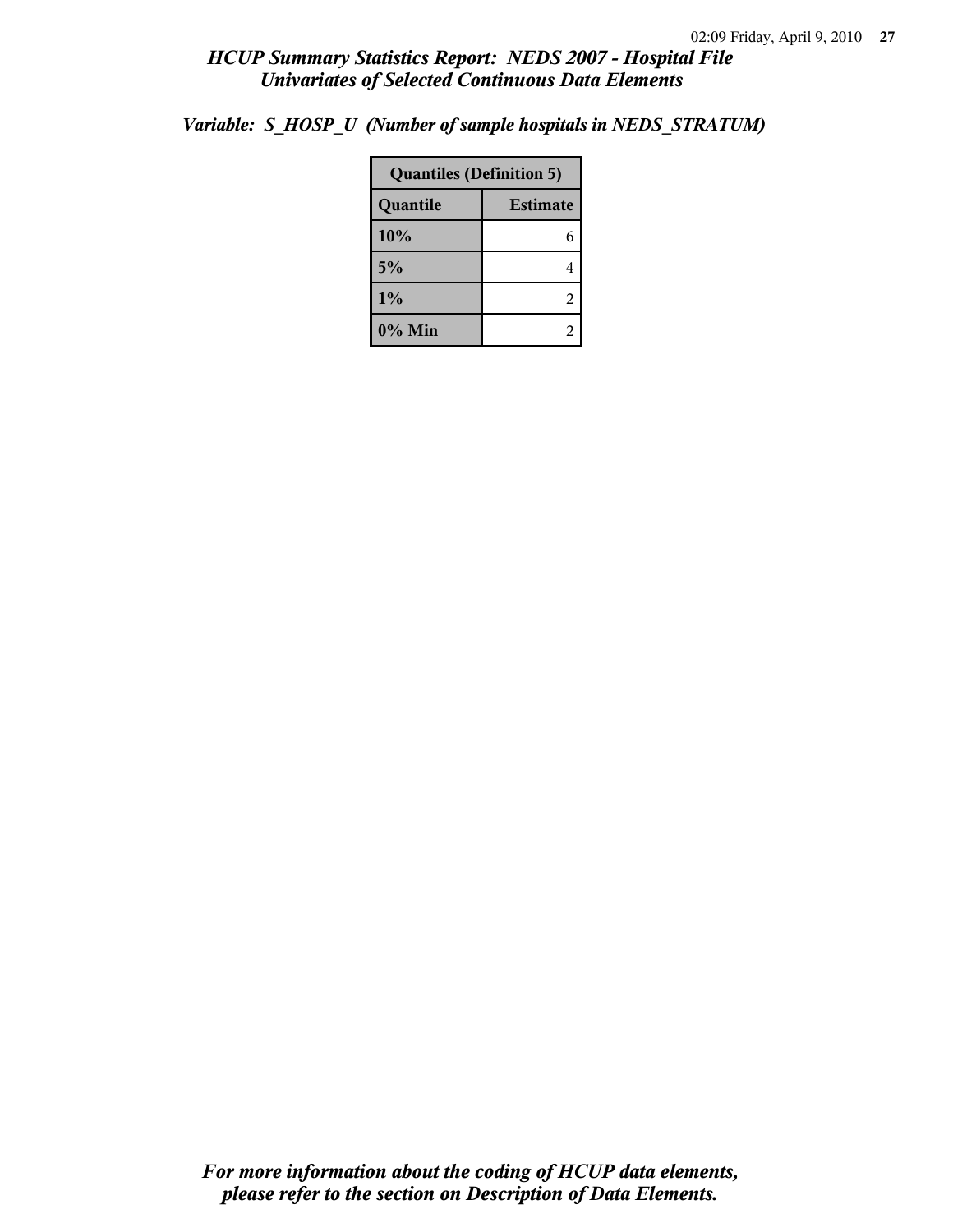#### *Variable: TOTAL\_EDVISITS (Total number of ED visits from this hospital in the NEDS)*

| <b>Moments</b>         |            |                         |            |  |  |
|------------------------|------------|-------------------------|------------|--|--|
| N                      | 966        | <b>Sum Weights</b>      | 966        |  |  |
| Mean                   | 27565.1377 | <b>Sum Observations</b> | 26627923   |  |  |
| <b>Std Deviation</b>   | 25503.5287 | <b>Variance</b>         | 650429977  |  |  |
| <b>Skewness</b>        | 2.83692864 | <b>Kurtosis</b>         | 20.3857227 |  |  |
| <b>Uncorrected SS</b>  | 1.36167E12 | <b>Corrected SS</b>     | 6.27665E11 |  |  |
| <b>Coeff Variation</b> | 92.5209553 | <b>Std Error Mean</b>   | 820.562586 |  |  |

| <b>Basic Statistical Measures</b> |          |                            |           |  |
|-----------------------------------|----------|----------------------------|-----------|--|
| Location                          |          | <b>Variability</b>         |           |  |
| Mean                              | 27565.14 | <b>Std Deviation</b>       | 25504     |  |
| Median                            | 21935.00 | <b>Variance</b>            | 650429977 |  |
| Mode                              | 2824.00  | Range                      | 321712    |  |
|                                   |          | <b>Interquartile Range</b> | 29094     |  |

**Note:** The mode displayed is the smallest of 9 modes with a count of 2.

| Tests for Location: Mu0=0 |                  |          |                |         |  |  |
|---------------------------|------------------|----------|----------------|---------|--|--|
| <b>Test</b>               | <b>Statistic</b> |          | p Value        |         |  |  |
| Student's t               |                  | 33.59297 | Pr> t          | < 0.001 |  |  |
| <b>Sign</b>               | M                | 483      | $P_r \geq  M $ | < 0.001 |  |  |
| Signed Rank               | <sub>S</sub>     | 233530.5 | $ Pr \ge  S $  | < 0001  |  |  |

| <b>Quantiles (Definition 5)</b> |                 |  |
|---------------------------------|-----------------|--|
| Quantile                        | <b>Estimate</b> |  |
| 100% Max                        | 321909          |  |
| 99%                             | 112100          |  |
| 95%                             | 72562           |  |
| 90%                             | 56405           |  |
| 75% Q3                          | 38581           |  |
| 50% Median                      | 21935           |  |
| 25% Q1                          | 9487            |  |